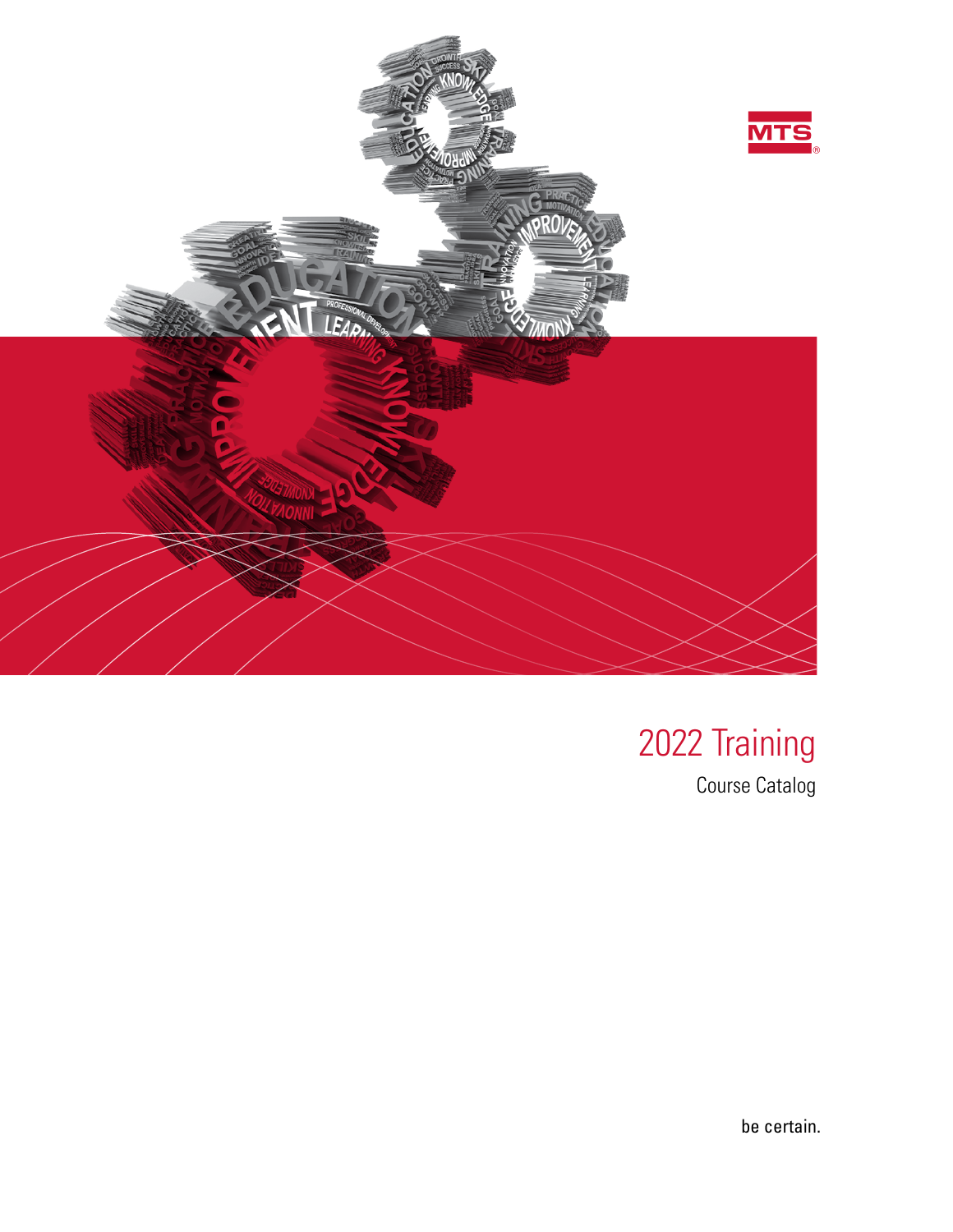IMPROVE YOUR TESTING EFFICIENCY AND MAXIMIZE SYSTEM PERFORMANCE WITH **MTS TRAINING**. THESE EXPERTLY LED COURSES PROVIDE HANDS-ON LEARNING TO MAKE SURE YOU ARE THOROUGHLY FAMILIAR WITH YOUR TEST SYSTEMS AND KNOW HOW TO OPERATE THEM EFFECTIVELY. IN ADDITION TO A BROAD SELECTION OF STANDARD COURSES, MTS CAN CUSTOMIZE COURSES TO MEET YOUR SPECIFIC LAB NEEDS AND DELIVER THE TRAINING AT OUR TRAINING CENTER OR YOUR WORKPLACE.



Training Centers

**Americas Training Center MTS Systems Corporation** 14000 Technology Drive Eden Prairie, MN 55344-2290 USA Telephone: 1-952-937-4000 Toll Free: 1-800-328-2255 E-mail: info@mts.com Internet: www.mts.com

**Asia Training Center MTS Korea, Inc.** #1007, 560 Dongtangiheung-ro Hwaseong-si Gyeonggi-do 18469 Korea Telephone: +82-31-728-1600 E-mail: mtsk-info@mts.com

**Europe Training Center MTS Systems GmbH** Hohentwielsteig 3 14163 Berlin **Germany** Telephone: +49-30-81002-8222 E-mail: training.europe@mts.com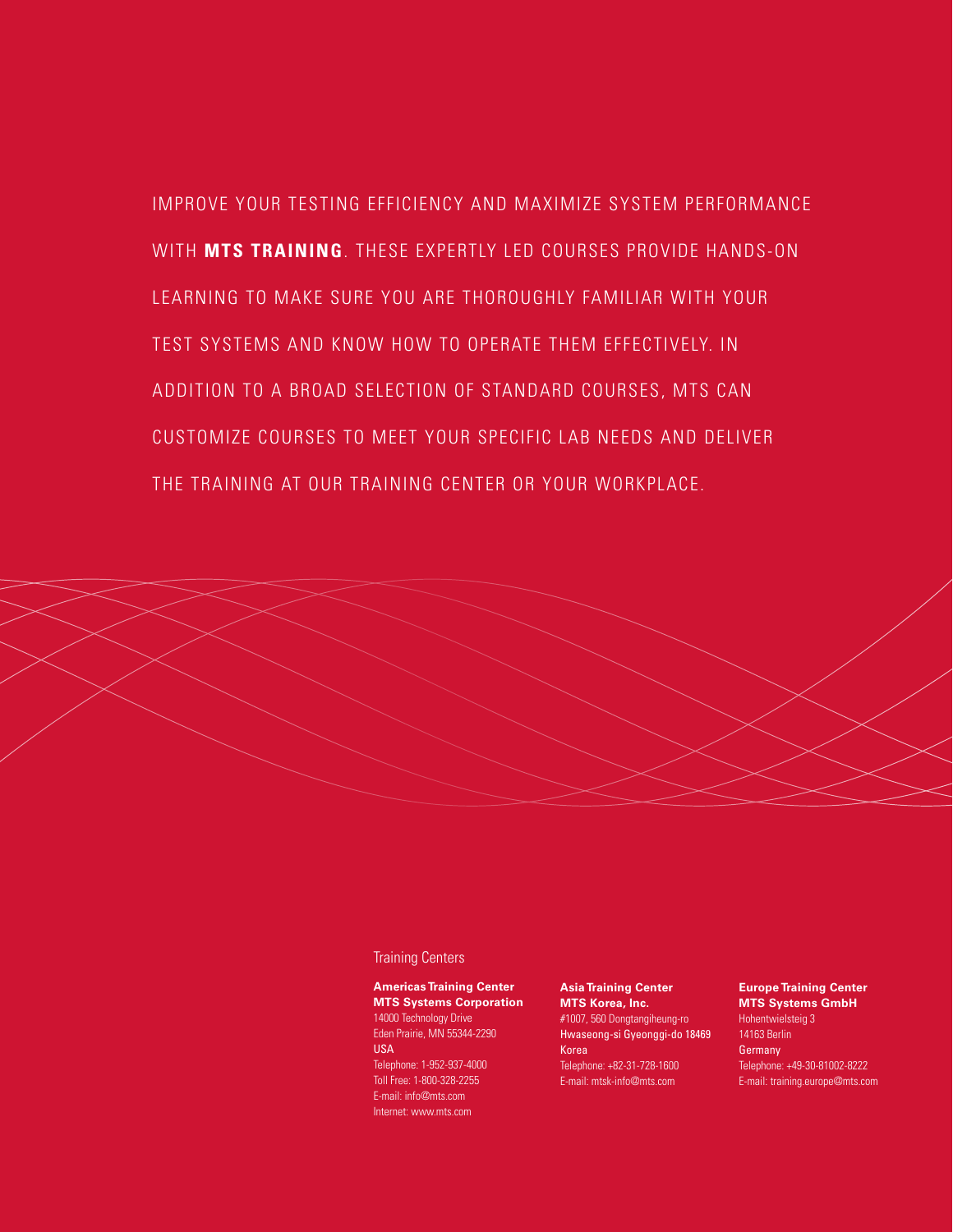# Course Selection

# **Overview**

As your partner in successful testing, MTS provides in-depth, focused training on the operation of the products you have purchased. We offer classroom training in three Regional Training Centers, located in the USA, Korea, and Germany.

# Training alternatives

MTS can provide onsite presentations of all course offerings. MTS also has the expert capability to develop custom courses on a broad range of test-related subjects not covered in the course schedule. *(Please allow three months for onsite course scheduling.)*

| ance regional framing centers, ibeated<br>in the USA, Korea, and Germany.                                                 | $\frac{1}{2}$<br>schedule. (Please allow three months for |                          |                      |                        |                    |                 |            |                         |                    |                                    |                             |
|---------------------------------------------------------------------------------------------------------------------------|-----------------------------------------------------------|--------------------------|----------------------|------------------------|--------------------|-----------------|------------|-------------------------|--------------------|------------------------------------|-----------------------------|
|                                                                                                                           | onsite course scheduling.)                                |                          |                      |                        |                    |                 |            |                         |                    |                                    |                             |
| <b>Classroom Training</b>                                                                                                 |                                                           | AMERICAS TRAINING CENTER | ASIA TRAINING CENTER | EUROPE TRAINING CENTER |                    | GROUND VEHICLES |            | GEO & CIVIL ENGINEERING |                    | AEROSPACE (STRUCTURAL & COMPONENT) |                             |
| <b>Software Operation Courses</b>                                                                                         |                                                           |                          |                      |                        |                    |                 | BIOMEDICAL |                         | MATERIALS          |                                    |                             |
| <b>DESCRIPTION</b>                                                                                                        |                                                           |                          |                      |                        | <b>PAGE NUMBER</b> |                 |            |                         |                    |                                    | <b>SERVICE PRODUCT CODE</b> |
| MTS Hardware Concepts & Series 793 Software                                                                               |                                                           | $\sqrt{ }$               | $\sqrt{ }$           |                        | 6                  | $\sqrt{}$       | $\sqrt{ }$ | $\sqrt{ }$              | $\sqrt{ }$         | $\sqrt{ }$                         | TRCAHOMTWC                  |
| MTS Series 793 Software with MultiPurpose TestWare® (MPT™) Test Design √                                                  |                                                           |                          | $\sqrt{ }$           | $\sqrt{ }$             | $\overline{7}$     |                 |            | $\sqrt{ }$              | $\sqrt{ }$         | $\sqrt{ }$                         | TRCAMTSC                    |
| MTS Series 793 Software with MTS TestSuite <sup>™</sup> Elite (mpe) Test Design                                           |                                                           | $\sqrt{ }$               | $\sqrt{ }$           | $\sqrt{ }$             | 8                  |                 | $\sqrt{ }$ |                         | $\sqrt{}$          | $\sqrt{ }$                         | TRCAMTSMSC                  |
| MTS TestSuite Multipurpose Elite (mpe) Software                                                                           |                                                           | $\sqrt{ }$               | $\sqrt{}$            | $\sqrt{ }$             | 9                  |                 | $\sqrt{ }$ |                         | $\sqrt{}$          | $\sqrt{ }$                         | TRMTSMSC                    |
| MTS TestSuite TW Software                                                                                                 |                                                           | $\sqrt{ }$               | $\sqrt{ }$           |                        | 10                 | $\sqrt{}$       | $\sqrt{ }$ | $\sqrt{ }$              | $\sqrt{ }$         |                                    | <b>TRTSTWEC</b>             |
| MTS Acumen Operation with MTS TestSuite Multipurpose Elite Software                                                       |                                                           | $\sqrt{}$                |                      |                        | 11                 | $\sqrt{ }$      | $\sqrt{ }$ |                         | $\sqrt{ }$         |                                    | TTRACUMTSMPE                |
| AeroPro <sup>™</sup> Operator*                                                                                            |                                                           | $\sqrt{ }$               |                      |                        | 12                 |                 |            |                         |                    | $\sqrt{ }$                         | <b>TRAPOC</b>               |
| AeroPro Administrator*                                                                                                    |                                                           | $\sqrt{}$                |                      | $\sqrt{ }$             | 12                 |                 |            |                         |                    | $\sqrt{ }$                         | TRAPAC                      |
| Fatigue & Fracture with MTS TestSuite Software*                                                                           |                                                           | $\sqrt{ }$               |                      |                        | 13                 | $\sqrt{ }$      | $\sqrt{ }$ | $\sqrt{ }$              | $\sqrt{ }$         | $\sqrt{ }$                         | <b>TRFFSC</b>               |
| <b>Component RPC Pro Software Operation</b>                                                                               |                                                           | $\sqrt{ }$               | $\sqrt{ }$           | $\sqrt{ }$             | 14                 | $\sqrt{}$       |            | $\sqrt{ }$              |                    |                                    | <b>TRCFPSOC</b>             |
| RPC Pro <sup>®</sup> Software Operation                                                                                   |                                                           |                          |                      | $\sqrt{ }$             | 15                 | $\sqrt{ }$      |            | $\sqrt{ }$              |                    |                                    | <b>TRRPSOC</b>              |
| RPC Pro® Advanced Software Operation                                                                                      |                                                           |                          |                      | $\sqrt{ }$             | 16                 | $\sqrt{ }$      |            | $\sqrt{ }$              |                    |                                    | TRRPASOC                    |
| RPC Pro <sup>®</sup> Fatigue Tools                                                                                        |                                                           |                          |                      | $\sqrt{ }$             | 17                 | $\sqrt{ }$      |            | $\sqrt{ }$              |                    |                                    | TRBRPPFATADDC               |
| RPC Pro® Fatigue Tools - (Advanced)                                                                                       |                                                           | $\sqrt{}$                | $\sqrt{ }$           | $\sqrt{ }$             | 18                 | $\sqrt{ }$      |            | $\sqrt{ }$              |                    |                                    | TRARPPFATADDC               |
| RPC <sup>®</sup> Connect Basic Software Operation                                                                         |                                                           | $\sqrt{}$                |                      | $\sqrt{ }$             | 19                 | $\sqrt{ }$      |            | $\sqrt{ }$              |                    |                                    | TRRPCCBSOC                  |
| RPC <sup>®</sup> Connect Advanced Software Operation                                                                      |                                                           | $\sqrt{ }$               |                      | $\sqrt{ }$             | 19                 | $\sqrt{ }$      |            | $\sqrt{ }$              |                    |                                    | TRRPCCASOC                  |
| RPC <sup>®</sup> Connect User Transition from RPC Pro                                                                     |                                                           | $\sqrt{ }$               |                      | $\sqrt{ }$             | 20                 | $\sqrt{ }$      |            | $\sqrt{ }$              |                    |                                    | TRRPCCUTRANSC               |
| Component RPC® Connect Software Operation                                                                                 |                                                           | $\sqrt{ }$               |                      | $\sqrt{ }$             | 20                 | $\sqrt{ }$      |            | $\sqrt{ }$              |                    |                                    | TRCRPCCSOC                  |
| <b>Test System Operation &amp; Application Theory Courses</b>                                                             |                                                           |                          |                      |                        |                    |                 |            |                         |                    |                                    |                             |
| <b>DESCRIPTION</b>                                                                                                        |                                                           |                          |                      |                        | <b>PAGE NUMBER</b> |                 |            |                         |                    |                                    | <b>SERVICE PRODUCT CODE</b> |
| Damper Test System Operation                                                                                              |                                                           | $\sqrt{ }$               |                      |                        | 21                 | $\sqrt{ }$      |            |                         | $\sqrt{}$          |                                    | <b>TRDTSOC</b>              |
| <b>Durability Testing Technology</b>                                                                                      |                                                           | $\sqrt{}$                | $\sqrt{ }$           |                        | 22                 | $\sqrt{ }$      |            |                         | $\sqrt{}$          |                                    | <b>TRDTTC</b>               |
| <b>Test Rig Design</b>                                                                                                    |                                                           |                          |                      |                        | 23                 | $\sqrt{ }$      | $\sqrt{ }$ | $\sqrt{ }$              | $\sqrt{}$          | $\sqrt{ }$                         | TRTRDC                      |
| Elastomer Testing on Controllers with MTS Series 793 Software                                                             |                                                           | $\sqrt{ }$               | $\sqrt{ }$           | $\sqrt{ }$             | 24                 | $\sqrt{ }$      |            |                         | $\sqrt{}$          |                                    | TRETC793C                   |
|                                                                                                                           |                                                           |                          |                      |                        |                    |                 |            |                         |                    |                                    |                             |
| <b>Training/Consulting Package</b>                                                                                        |                                                           |                          |                      |                        |                    |                 |            |                         |                    |                                    | <b>SERVICE PRODUCT CODE</b> |
| MTS TestSuite MPE Training/Consulting Package (Contact MTS Training for details)                                          |                                                           |                          | 25                   |                        |                    |                 |            |                         | <b>TTRTSMPETCP</b> |                                    |                             |
| MTS TestSuite TWE Training/Consulting Package<br>(2 days software training plus 2 days consulting on custom test methods) |                                                           |                          |                      |                        | 26                 |                 |            |                         |                    |                                    | <b>TTRTSTWETCP</b>          |

# Test System Operation & Application Theory Courses

| <b>DESCRIPTION</b>                                            | <b>PAGE NUMBER</b> |            | <b>SERVICE PRODUCT CODE</b> |
|---------------------------------------------------------------|--------------------|------------|-----------------------------|
| Damper Test System Operation                                  | 21                 |            | TRDTSOC                     |
| Durability Testing Technology                                 |                    |            | TRDTTC                      |
| Test Rig Design                                               | 23                 | $\sqrt{ }$ | <b>TRTRDC</b>               |
| Elastomer Testing on Controllers with MTS Series 793 Software | 24                 |            | TRETC793C                   |

| Training/Consulting Package                                                                                               |    | <b>SERVICE PRODUCT CODE</b> |
|---------------------------------------------------------------------------------------------------------------------------|----|-----------------------------|
| MTS TestSuite MPE Training/Consulting Package (Contact MTS Training for details)                                          | 25 | <b>TTRTSMPETCP</b>          |
| MTS TestSuite TWE Training/Consulting Package<br>(2 days software training plus 2 days consulting on custom test methods) | 26 | TTRTSTWETCP                 |

# **Ba** Online Training

| <b>Online Introductory</b>                             | 27 | <b>SERVICE PRODUCT CODE</b> |
|--------------------------------------------------------|----|-----------------------------|
| Series 793 Configuration                               | 28 | TTR793CONFIG                |
| Series 793 Operator Introduction                       | 28 | TTR7930PINTRO               |
| MultiPurpose TestWare Operator Introduction            | 29 | TTR793MPTINTRO              |
| TestSuite mpe Operator Introduction                    | 29 | <b>TTRTSMPEOPINTR</b>       |
| TestSuite twe Operator Introduction                    | 30 | <b>TTRTSTWEOPINTR</b>       |
| TestSuite twe Test Design & Results                    | 30 | <b>TTRTSTWEEXPDTA</b>       |
| Online Hands-On                                        | 31 | <b>SERVICE PRODUCT CODE</b> |
| Series 793 Software with Hands-On Exercises            | 32 | TTR793HANDSON               |
| MultiPurpose TestWare Software with Hands-On Exercises | 33 | <b>TTRMPTHANDSON</b>        |
| TestStuite MPE Software with Hands-On Exercises        | 34 | <b>TTRMPEHANDSON</b>        |
| TestStuite TWE Software with Hands-On Exercises        | 35 | <b>TTRTWEHANDSON</b>        |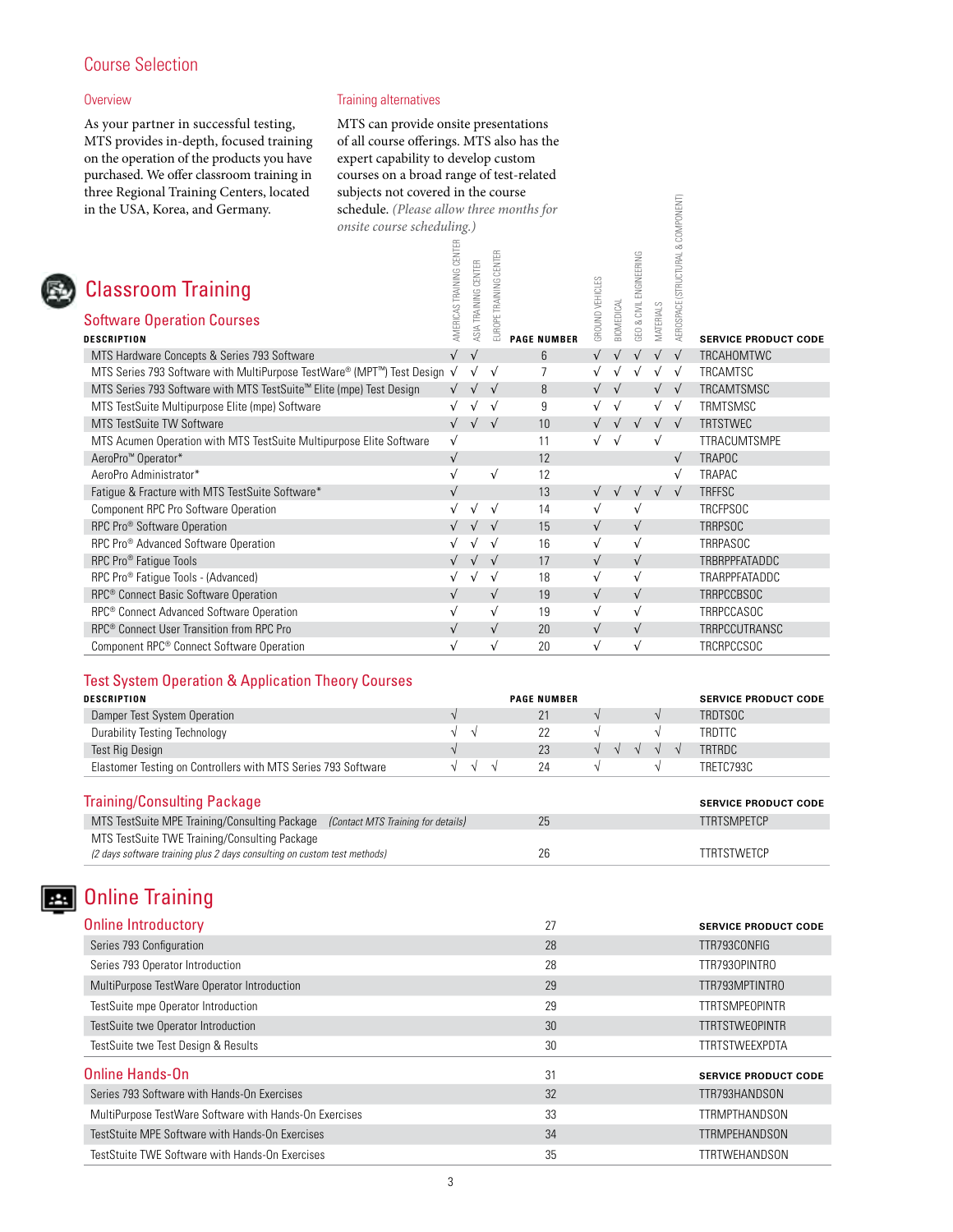# **Registration**

To register for an MTS training course, please contact your service sales engineer.

*Training course schedules are available online at www.mts.com.*

# Confirmation

MTS will send you a confirmation email of your course registration. Prices for standard courses include tuition, text materials, class supplies, classroom refreshments, and lunch. All other expenses are the responsibility of the student.

# Software Support Plan (SSP) Training Package

If you are an SSP customer using RPC/ cRPC or AeroPro software, you are entitled to 1 pass for up to 2 training courses per 12-month contract period. Reference your SSP Contract Number when registering for the courses to use each pass. Note this pass does not include travel or lodging costs, and is only for courses at MTS training facilities.

#### Cancellation policy

MTS reserves the right to cancel a class if there is not sufficient registration four weeks prior to the start date of the class. MTS will not reimburse any prearranged travel-related expenses if a class is cancelled.

If you cannot attend the course after you have registered, you must cancel your registration at least one week prior to the start of the course. Persons who do not attend a course and who do not cancel their reservations will be assessed a non-notification of cancellation fee.

#### Customized training

If you have specialized needs requiring custom training, MTS can help. MTS has a large staff of engineer trainers with a wide range of experience. In many cases, customized training may be combined with a solution to an issue you may be experiencing.

*Please contact MTS for a quote for your custom training requirements.*

# Training at your facility can be more cost effective

If you have a large group needing training, consider the cost effectiveness of having MTS provide training at your facility.

MTS will deliver any course at your facility. Please see price list for base rates that include tuition, text materials, and all other classroom supplies for the students.

You are responsible for providing all hands-on training equipment, classroom facilities, and training aids such as projectors.

#### **BENEFITS OF ONSITE TRAINING**

- » More economical for groups of four or more.
- Often provides answers to the specific questions facing your company.
- By using your equipment for the hands-on training, the students learn exactly how to use their testing system configuration.
- Scheduling flexibility can resolve shift work and other group logistics issues often associated with larger groups.

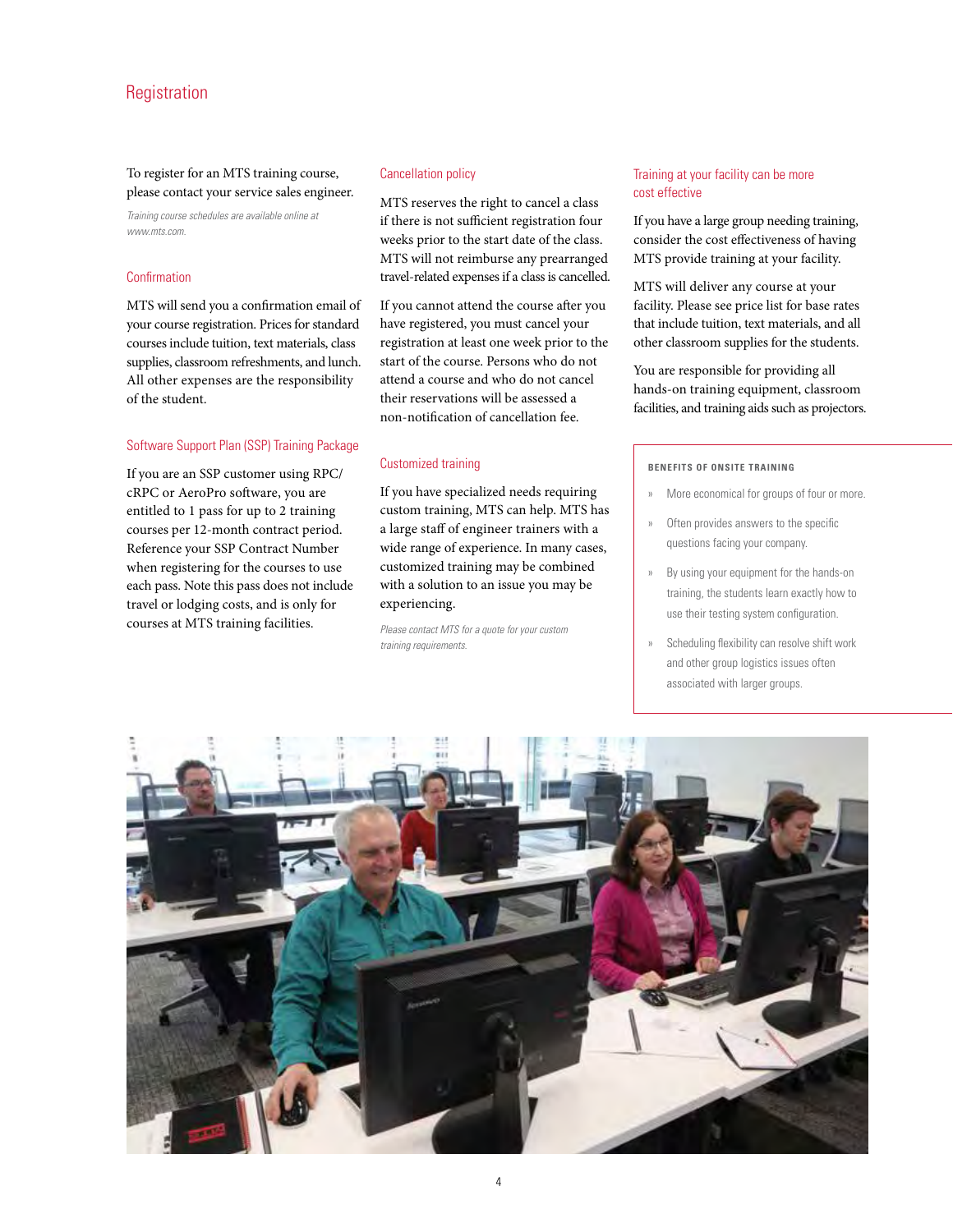

# CLASSROOM & ONSITE TRAINING

These expertly led courses provide ample hands-on learning to ensure you are thoroughly familiar with your test technology, in order to maximize the productivity and longevity of your MTS investments. MTS classroom training is available at three Regional Training Centers located in the U.S., South Korea and Germany, and all of our course offerings can be presented onsite at your facility. *(Please schedule onsite training at least three months in advance.)* We can also develop custom courses on a broad range of test-related subjects not covered in our standard course offering. Explore our course offerings on the following page.

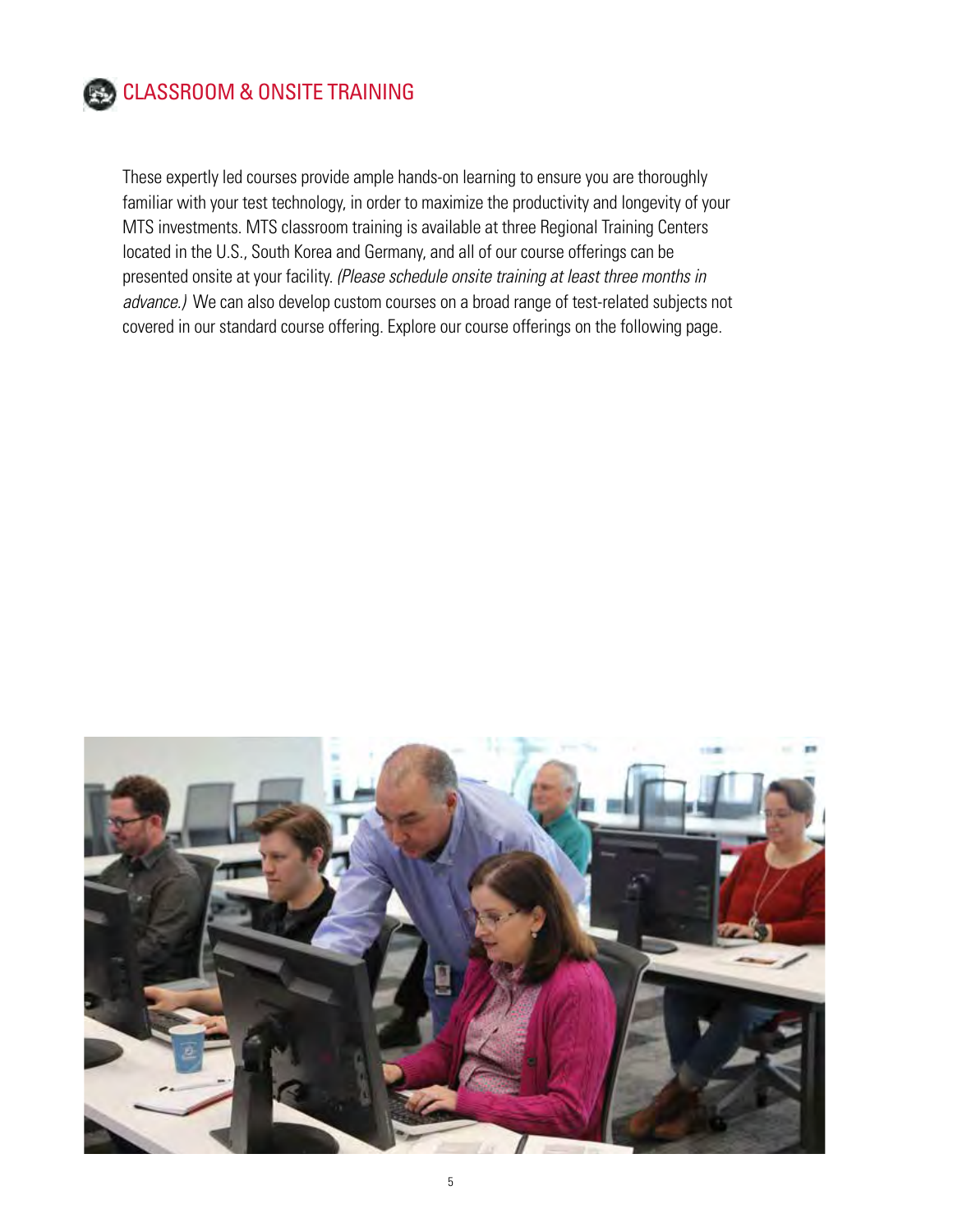

# MTS Hardware Concepts & Series 793 Software

5 day course

#### **COURSE OUTLINE**

#### I. Introduction

- A. Test system definitions and overview
- B. Lab demonstration
- II. Hardware
	- A. Hydraulic power supplies
	- B. Hydraulic service manifolds
	- C. Accumulators
	- D. Servovalves
	- 1. 2-stage servovalve
	- 2. 3-stage servovalve
	- E. Actuators
	- F. Mechanical components
- III. Project Manager
	- A. Project basics
	- B. Default projects
- IV. Station Builder
	- A. Hardware/closed-loop fundamentals
	- B. Resource identification
	- C. Configuration
	- D. Channel/control mode/hydraulic design/ Channel Limited Channel (CLC)
	- E. Inputs internal/external/calculated
	- F. Outputs
	- G. Digital I/O
- V. Station Manager
	- A. Setup/Initial arrangement
	- B. Windows/menus
	- C. Display options
	- D. Command options
	- E. Detectors and actions
	- F. Input offset/zero
	- G. Calibration file management (not calibration procedures)
	- H. Scopes and meters
	- I. Digital inputs/outputs usage
	- J. Parameter set management
	- K. Tuning principles
- VI. Basic TestWare (BTW)
	- A. Data acquisition setup
	- B. Data file buffers training
	- C. Peak valley change detector training
- VII. MTS MultiPurpose TestWare Fundamentals
	- A. Window navigation and definitions
	- B. Executing procedures
- VIII.MTS TestSuite Fundamentals
	- A. Window navigation and definitions
	- B. Executing test runs

The MTS Hardware Concepts and Series 793 Software\* class will introduce and familiarize the students with the correct set-up and operation of MTS material, simulation, and component test systems. The course content is designed for individuals new to servohydraulic testing. The instructor will discuss major system components and present the principles of closed-loop servo control. The course also introduces the students to basic operating principles of a digitally controlled servohydraulic test system. Students are provided with a hands-on approach to learn the operation of the controller and its related system electronic, hydraulic, and mechanical components. The five-day course will cover opening and running a test in both MultiPurpose TestWare (MPT) and MTS TestSuite (mpe) Software. The course does not cover designing tests in these applications. Sessions consist of a combination of classroom and laboratory exercises using the Series 793 software.

# Who should attend

This five-day course is geared toward users who are new to servohydraulics or have limited experience using them. They need to learn the basics of the hardware and be able to operate the digital controller software. The pace of the class is designed to ensure all students have the opportunity and time to engage all topics and concepts presented.

# **Prerequisites**

Students should have some operator experience with their system prior to attending. For assistance in determining which class would appropriate for you, please contact the MTS Training department. All prerequisites are the students' responsibility.

#### Learning outcome

The students will have a functional understanding of the hydraulic power unit (HPU), hydraulic service manifold (HSM), servovalve, fluid care, closed loop control, actuators and load frames, limit functions, tuning. They will have an understanding of the relationship of software adjustments to the hardware.

The students will be able to launch the application, open the proper configuration/ parameter set, properly control the hydraulics, manually command the control channel, install specimens safely in their fixturing, manually tune control modes, set limits, offset inputs. The students will be able to open and run a test in MultiPurpose TestWare (MPT) and MTS TestSuite Multipurpose (mpe) software.

*\* Series 793 Software operates the FlexTest and TestStar controllers.*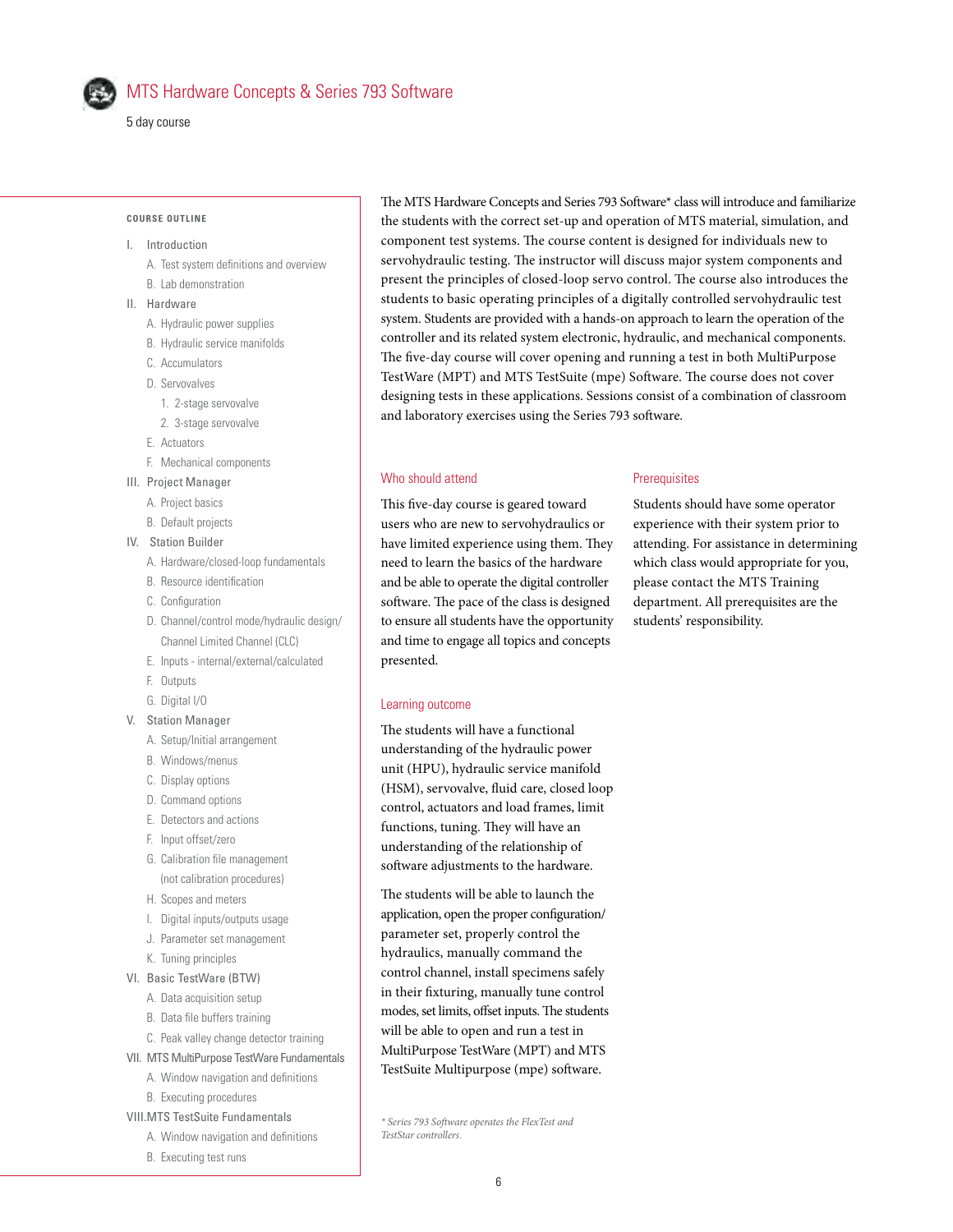4 day course

The MTS Series 793 Software\* with MultiPurpose TestWare Test Design class introduces you to basic operating principles of a digitally controlled servohydraulic test system. Students are provided with a hands-on approach to learn the operation of

the controller and its related system electronic, hydraulic, and mechanical components. Sessions consist of a combination of classroom and laboratory exercises. Students will set up and run monotonic and cyclic tests using the concepts they have learned.

### **COURSE OUTLINE**

- I. Introduction
- II. Overview 793 Application Set A. Application functions
	- B. Hierarchy
- III. Project Manager
	- A. Project basics
	- B. Define/create/Edit Projects
	- C. Default projects
	- D. Project management

# IV. Station Builder

- A. Hardware/closed-loop fundamentals
- B. Resource identification
- C. Configuration
- D. Channel/control mode/hydraulic design/Channel Limited Channel (CLC)
- E. Inputs internal/external/calculated
- F. Outputs
- G. Digital I/O
- H. Calculation/options
- V. Station Manager
	- A. Setup/initial arrangement
	- B. Windows/menus
	- C. Display options
	- D. Command options
	- E. Detectors and actions edit and adjustment
	- F. Custom detector usage and creation
	- G. Input offset/zero edit and adjustment
	- H. Calibration file management (not calibration procedures)
- I. Auxiliary inputs configuration
- J. Output configuration
- K. Scopes and meters creation, edit and adjustment
- L. Digital inputs/outputs usage
- M. Parameter set management
- N. Tuning principles & control mode considerations
- O. Control compensation adjustment and configuration
- P. Calculation and formula definitions
- Q. Utilities tools and options
- VI. MultiPurpose TestWare (MPT)
	- A. Introduction/overview
	- B Procedures
	- C. Processes
	- D. Specimens
	- E. Sequencing
	- F. Command processes
	- G. Data acquisition processes
	- H. Event processes
	- I. Special processes
	- J. Grouping processes
	- K. Monitoring capabilities
	- L. Executing tests
	- M. Procedure options
	- N. Create/edit/modify MPT procedures
	- O. Create/edit/modify specimen folders
	- P. Test design considerations

### Who should attend

This 4-day course is designed for students who have a practical working knowledge of a closed loop servohydraulic testing system and have experience operating their own test system. They desire instruction on adjusting the servohydraulic system and designing tests. The class pace assumes the students have a fundamental understanding of their MTS servohydraulic testing system.

#### Learning outcome

The students will be able to open the proper configuration/parameter set and manually command the control channel. They will have an understanding of the interaction of specimen installation, offset inputs, and limit actions. The students will create inputs and control modes. They will be able to monitor test inputs and control in real time and understand effects of tuning and specimen characteristics. The students will create both monotonic and cyclic test procedures using MultiPurpose TestWare (MPT) procedures that will feature both advanced test flow concepts and data collection.

#### **Prerequisites**

Students should have operator experience with their system prior to attending the course. Students must have a full understanding of basic closed loop control concepts and fundamental testing knowledge. Students should also have a working knowledge of the operating system and its graphical user interface. For students new to servohydraulic test systems, we strongly recommend attending the MTS Hardware Concepts and Series 793 Software course. For assistance in determining which class would appropriate for you, please contact the MTS Training department. All prerequisites are the students' responsibility.

*\* Series 793 Software operates the FlexTest and TestStar controllers.*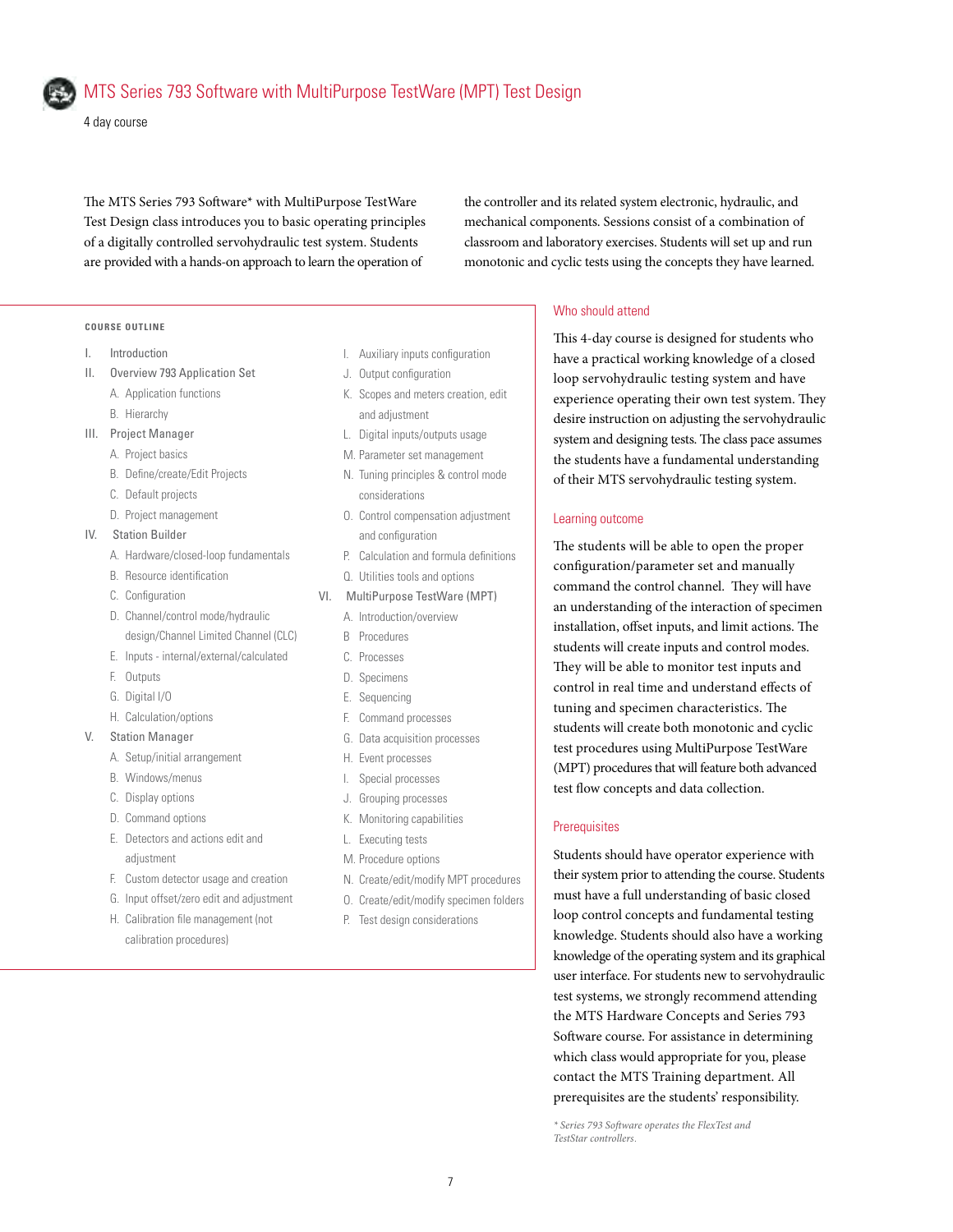

# MTS Series 793 Software with MTS TestSuite Elite (mpe) Test Design

4 day course

The MTS Series 793 Software\* with MTS TestSuite Test Design class introduces the basic operating principles of a digitally controlled servohydraulic test system. Students are provided with a hands-on approach to learn the operation of the controller and its related system electronic, hydraulic, and mechanical components. Sessions consist of a combination of classroom and laboratory exercises. Students will set up and run monotonic and cyclic tests using concepts learned.

### **COURSE OUTLINE**

- I. Introduction
- II. Overview 793 Application Set
- A. Application functions B. Hierarchy
- III. Project Manager
	- A. Project basics
	- B. Define/create/edit projects
	- C. Default projects
	- D. Project management
- IV. Station Builder
	- A. Hardware/closed-loop fundamentals
	- B. Resource identification
	- C. Configuration
	- D. Channel/control mode/hydraulic Design/Channel Limited Channel (CLC)
	- E. Inputs internal/external/calculated
	- F. Outputs
	- G. Digital I/O
	- H. Calculation/options
- V. Station Manager
	- A. Setup/initial arrangement
	- B. Windows/menus
	- C. Display options
	- D. Command options
	- E. Detectors and actions edit and adjustment
	- F. Custom detector usage and creation
	- G. Input offset/zero edit and adjustment
	- H. Calibration file management (not calibration procedures)
- I. Auxiliary inputs configuration
- J. Output configuration
- K, Scopes and meters creation, edit and adjustment
- L. Digital inputs/outputs usage
- M. Parameter set management
- N. Tuning principles & control mode considerations
- O. Control compensation adjustment and configuration
- P. Calculation and formula definitions
- Q. Utilities tools and options
- VI. Multipurpose
	- A. Introduction/overview
	- B. Windows/menus
	- C. Projects, tests and test runs
	- D. Specimens
	- E. Test execution and management
	- F. Procedure creation, modification and editing
	- G. Command processes
	- H. Data acquisition processes
	- I. Other processes
	- J. Runtime displays
	- K. Executing tests
	- L. Procedure options
	- M. Create/edit/modify procedures
	- N. Reports
	- O. Test design considerations

# Who should attend

This 4-day course is designed for students who have a practical working knowledge of a closed loop servohydraulic testing system and have experience operating their own test system. They desire instruction on adjusting the servohydraulic system and designing tests. The class' pace assumes students have a fundamental understanding of their MTS servohydraulic testing system.

### Learning outcome

The students will be able to open the proper configuration/parameter set and manually command the control channel. They will have an understanding of the interaction of specimen installation, offset inputs, and limit actions. The students will create inputs and control modes. They will be able to monitor test inputs and control in real time and understand effects of tuning and specimen characteristics. The students will create both monotonic and cyclic test procedures using TestSuite Multipurpose (mpe) software. Test procedures will feature both advanced test flow concepts and data collection.

# **Prerequisites**

Students should have operator experience with their system prior to attending the course. Students must have a full understanding of basic closed loop control concepts and fundamental testing knowledge. Students should also have a working knowledge of the operating system and its graphical user interface. For students new to servohydraulic test systems, we strongly recommend attending the MTS Hardware Concepts and Series 793 Software course. For assistance in determining which class would appropriate for you, please contact the MTS Training department. All prerequisites are the students' responsibility.

*\* Series 793 Software operates the FlexTest and TestStar controllers.*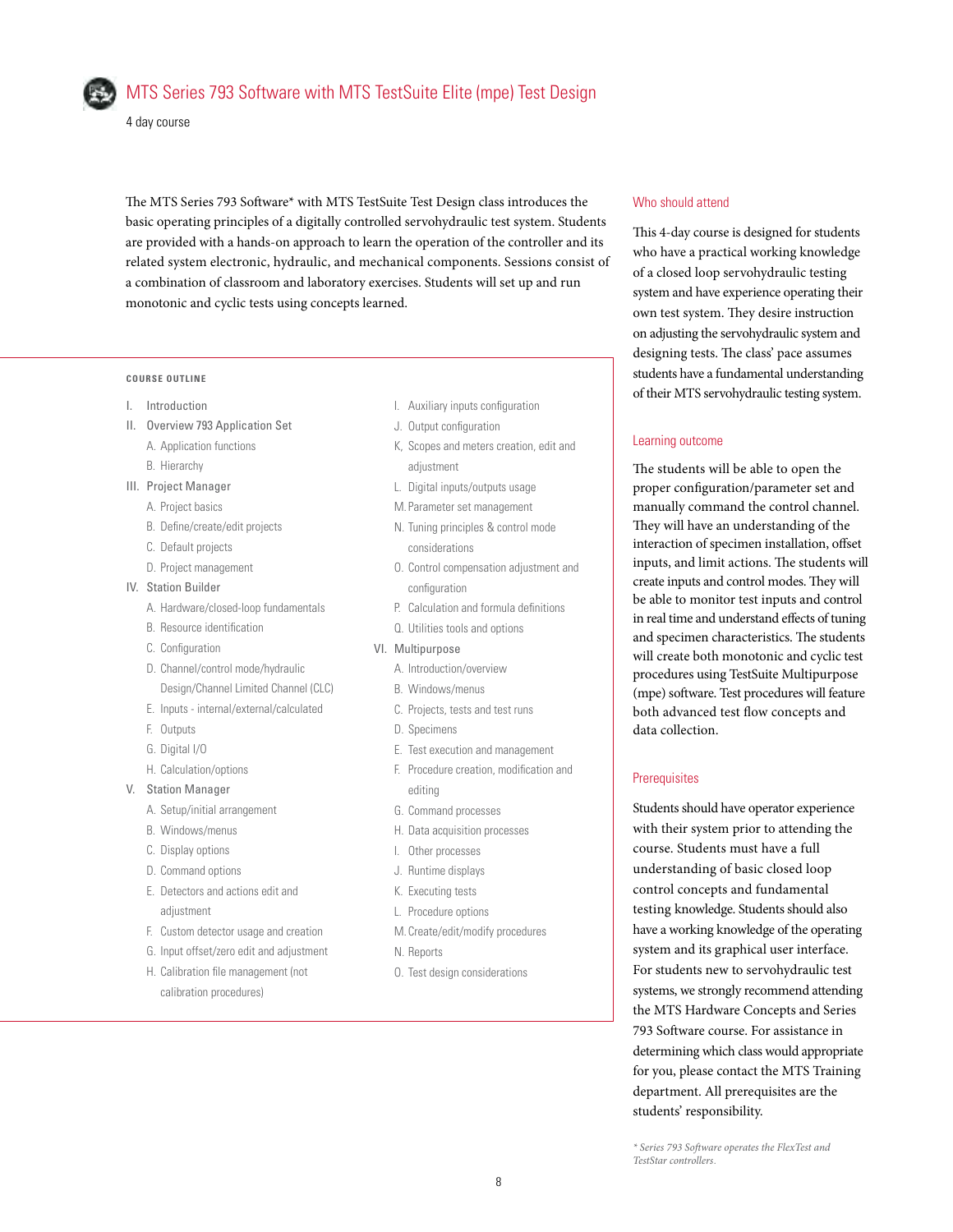

# MTS TestSuite Multipurpose Elite (mpe) Software

2 day course

#### **COURSE OUTLINE**

- I. Introduction
	- A. Overview
	- B. Elite/Express
	- C. User interface
	- D. Menus
	- D. Users
- II. Projects/Tests
	- A. Managing projects/tests
	- B. Templates/tests
	- C. Procedures
	- D. Activities
- III. Specimens
	- A. Creation
	- B. Properties
- IV. Test Runs
	- A. Test resources
	- B. Test runs
- V. Scopes and Runtime Displays
	- A. Message log
	- B. Runtime scope
	- C. General runtime properties
	- D. Cycle and signal views
	- E. General views
- VI. Reports
	- A. Report layouts
	- B. Report templates
- VII. Test Execution
	- A. Control panel
	- B. Hydraulic control
	- C. Implementing a test
- VIII. Variables
	- A. Overview
	- B. Creation, editing, modifying and managing
	- C. Calculations and functions

The MTS TestSuite Multipurpose Elite Software class explores the more complex features of the application including File Playback with focus on activities beyond command and data acquisition. Students are provided with instruction consisting of a combination of classroom and laboratory exercises. Students will create their own procedures covering a variety of different testing scenarios utilizing the concepts they have learned.

### Who should attend

This course is designed for experienced users of Series 793 software who would like further instruction on developing tests.

#### Learning outcome

The students will be able to create and configure optional software adjustments. They will set up, monitor, and incorporate analog/digital inputs, outputs, control modes, and detectors. This would also include data acquisition techniques such as type, file sampling, file size, and output format. The students will associate Project Folders, Configurations, Procedures, MP Test Runs and Specimen Files appropriately for their testing needs. Upon completion of the course the user will be able to create, edit, and modify Multipurpose tests.

#### **Prerequisites**

Students should have significant and detailed operator experience with their test system prior to attending the course. Students should also have a working knowledge of the operating system and its graphical user interface. For students with limited experience, it is strongly recommended that they attend the MTS Hardware Concepts & Series 793 Software course prior to attending this class. All prerequisites are the responsibility of the student.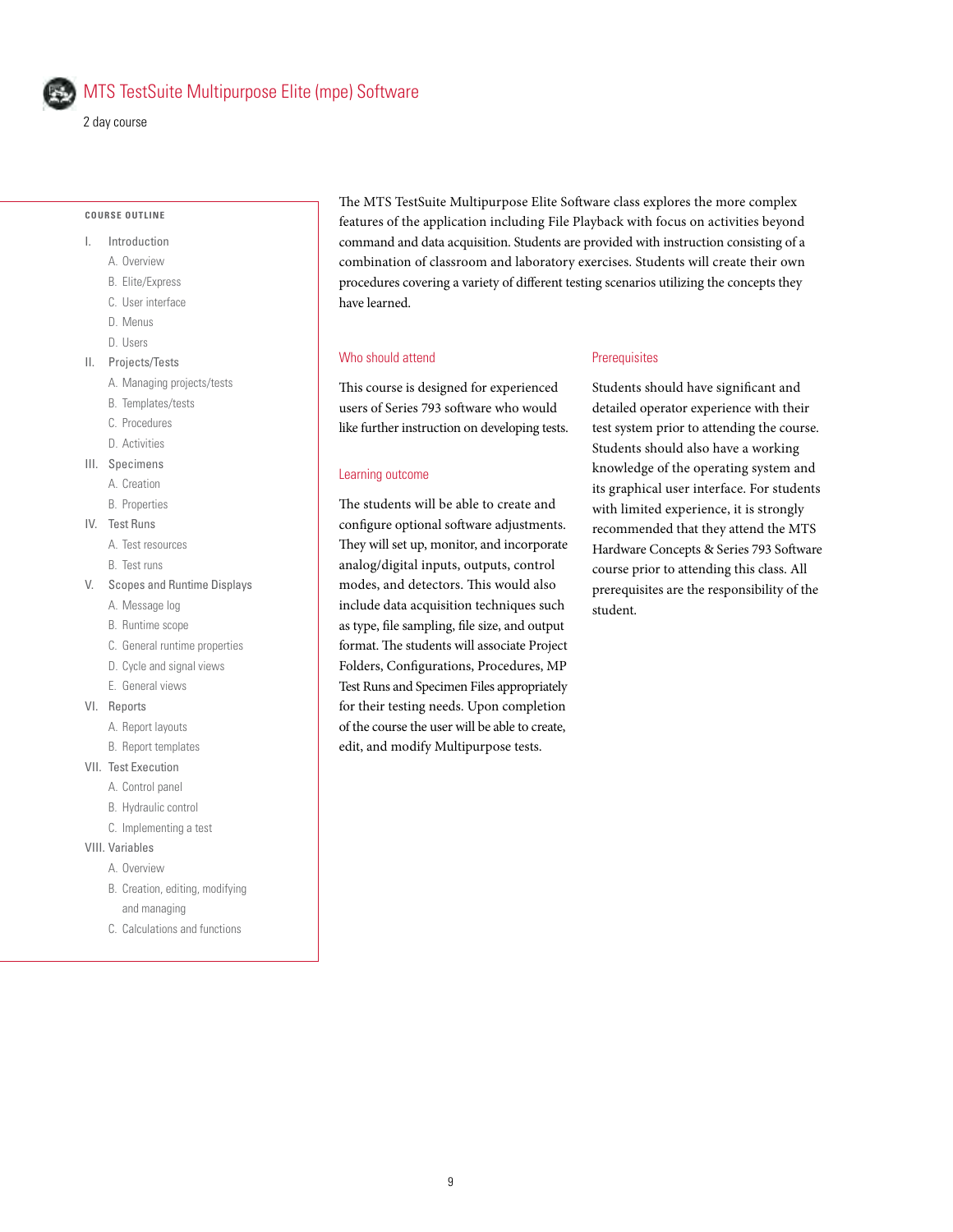

3 day course

#### **COURSE OUTLINE**

#### I. Introduction

- II. Material Testing Terms and Definitions
	- A. Stress/strain
	- B. Modulus/yield
	- C. Testing standards
- III. Load Frame Safety and Operation
- IV. TWE Terminology
	- A. Template/tests/test runs
	- B. Test procedures/activities
	- C. Report templates
- V. TWE Software Overview
	- A. Test procedures
	- B. Configuration menu
	- C. Define tab
	- D. Monitor tab
- VI. Test Procedures
	- A. Opening tests
	- B. Test resources
	- C. Test runs
- VII. Review Tab
	- A. Configure statistics
	- B. Tag test runs
	- C. Format charts/move markers
	- D. Edit and recalculate data
- VIII.Variables
	- A. Creating, editing, and managing variables
	- B. Calculated variables
	- C. Data acquisition
- IX. Modifying Tests
	- A. Test flow basics
	- B. Test activities basics
- X. Creating Report Templates

This is a basic course on MTS TestSuite TW Elite (twe) software. The course starts with test terminology, frame operation and test-run fundamentals, and then covers other subjects such as modifying tests and customizing the test workflow. Classroom and lab exercises are performed on Electro-Mechanical (EM) software simulators and EM frames.

*Note: For more advanced training that addresses your specific testing needs, MTS recommends the MTS TestSuite TWE Training/Consulting Package that combines two days of TWE training with two days of consulting. See the course description for the TWE Training/Consulting Package on page 19 for details.*

### Who should attend

This course is designed for those who use MTS TestSuite TWE software to run tests, create/edit report templates, and modify work flow in existing tests.

### Learning outcome

The students will become familiar with using TestSuite TWE software to select and run a test, tag and recalculate data, add and configure meters, and run test reports. The students will also learn how to modify a test procedure, edit test parameters, create variables and calculated variables, define user roles, create report templates, and manage hardware resources.

#### **Prerequisites**

Students must have some hands-on experience with their system, and have a good working knowledge of computers prior to attending. All prerequisites are the responsibility of the student.

*Note: For customers that are running TWE software on servo-hydraulic frames, MTS recommends attending the MTS Hardware Concepts and Series 793 Software course. This course covers using Series 793 software to set up basic PID tuning, signal offsets, and limit settings.*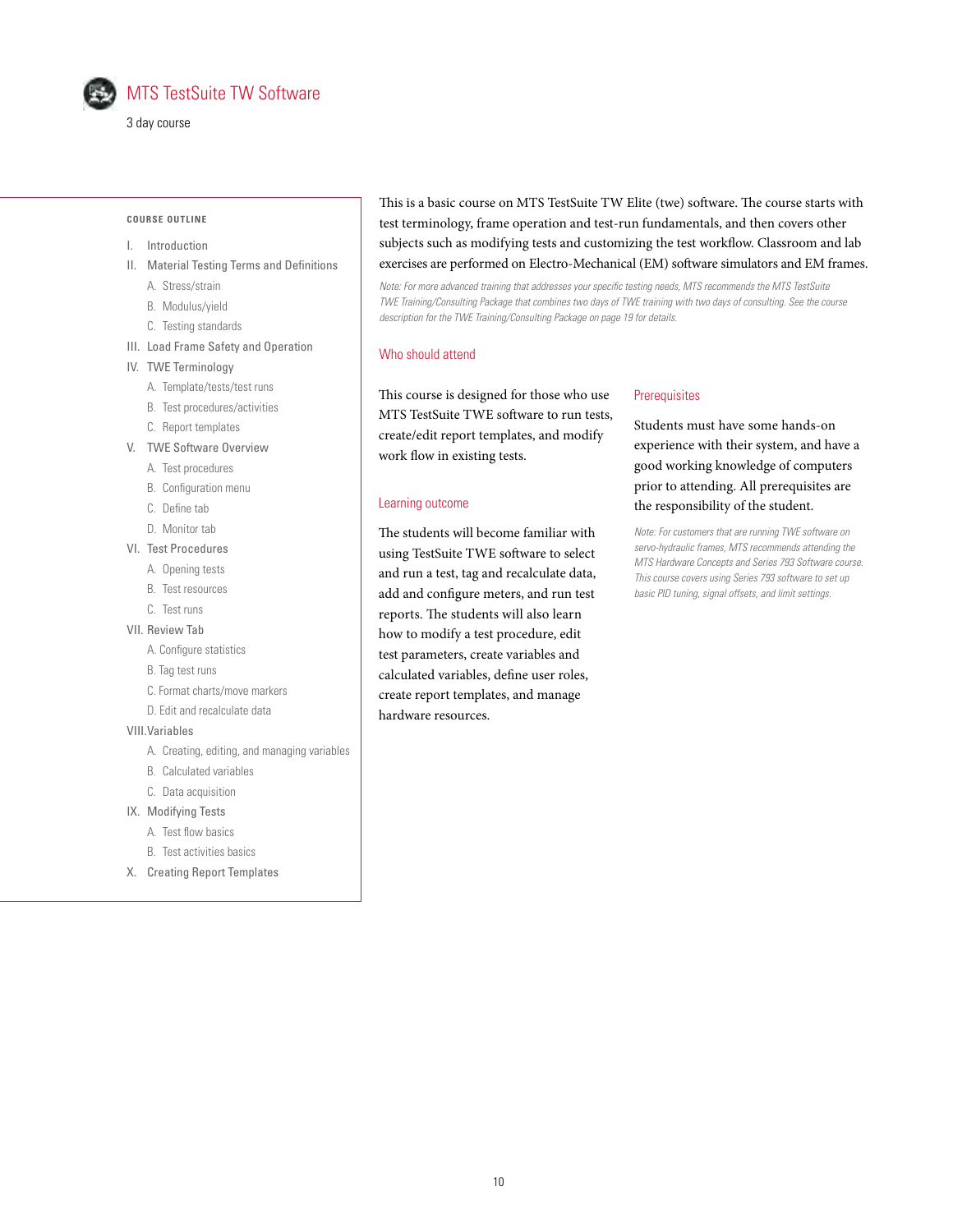

# MTS Acumen Operation with MTS TestSuite Multipurpose Elite Software

3 day course

# **COURSE OUTLINE**

- I. Introduction
	- A. Overview of Acumen load frame
	- B. Overview of 793 Software and MTS TestSuite (mpe) Software
- II. Operation
	- A. Characteristics of electrodynamic test system
	- B. Acumen control mode behavior and response
	- C. Using MTS TestSuite (mpe) application software to run the system
- III. Navigating the Situational Awareness Panel
	- A. Observe signals
	- B. Check for sensor zero
	- C. Fixture limits and Specimen limits
	- D. Limit actions and resetting limits
- IV. Guided Testing
	- A. Install a specimen
	- B. Auto-tuning
	- C. Actuator command and control mode selection
- V. Designing and Running Tests
	- A. Procedure command, sequence logic, and data acquisition
	- B. Test run and specimen file creation
	- C. Scopes and runtime display
	- D. Variables and Calculations
	- E. Reports

This course will teach the students the correct set-up and operation of their MTS Acumen system. The class involves optimizing the system for specific test requirements including low force testing, delicate specimens, higher frequency, and static testing. Instruction will include test design using MTS TestSuite Multipurpose Elite software. Students are provided with instruction consisting of a combination of classroom and hands-on exercises.

# Who should attend

This course is designed for those who use MTS TestSuite mpe Software to run and modify tests, create/edit test report templates, and modify work flow on Acumen load frames.

# **Prerequisites**

Students must have some hands-on experience with their system and have a good working knowledge of computers prior to attending. All prerequisites are the responsibility of the student.

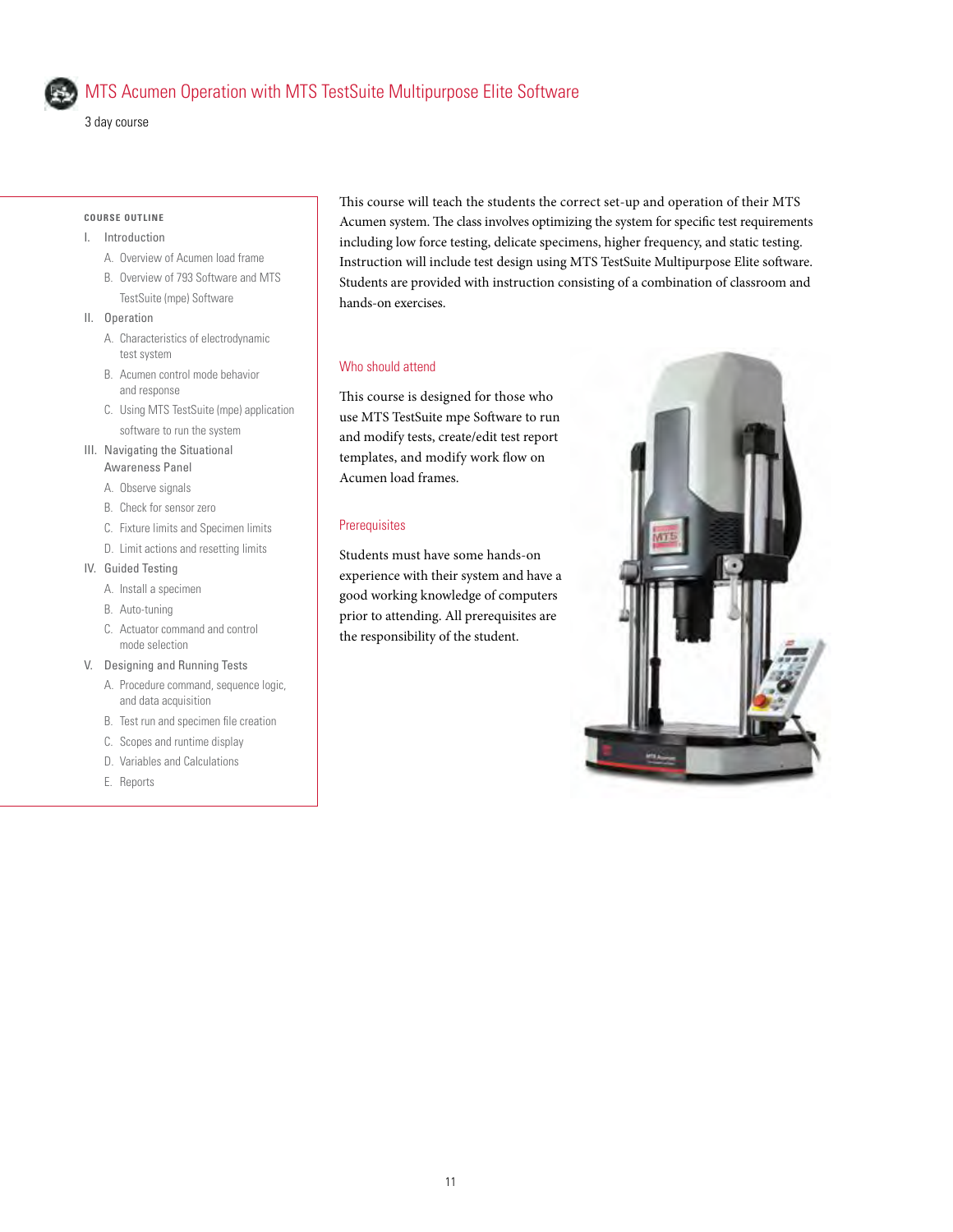

# **COURSE OUTLINE**

- I. AeroPro Software
	- A. Software layout
	- B. Sensor object
	- C. Hardware object
- II. Setting Up for a Simple Test
	- A. Configure sensors
	- B. Configure a test
	- C. Calibrate
	- D. Create a load table
	- E. Create profiles
	- F. Create sequences
	- G. Define event actions
	- H. Set limits
	- I. Tune the test
	- J. Retrieve data
	- K. Review data

This course provides introductory training on AeroPro™ Software. It is intended for system operators needing hands-on experience setting up and running structural tests using AeroPro, and for new users of the AeroPro software. The course incorporates extensive hands-on time to allow attendees to practice the skills learned.

# Who should attend

This course is designed for technologists and engineers who set up and run structural tests using AeroPro Software on a day-to-day basis. It will be useful for operators new to the system.

# **Prerequisites**

A technical degree or equivalent test background is required. Specific experience in structural testing is not mandatory; however, familiarity with servohydraulic test systems is required.

#### Scheduling policy

Course dates will be scheduled once sufficient interest for this course has been received.



# AeroPro Administrator

#### 4 day course

#### **COURSE OUTLINE**

- I. Hardware
	- A. Controller hardware
	- B. Data acquisition hardware
- II. AeroPro Control Troubleshooting
	- A. Hardware troubleshooting
	- 1. Troubleshooting skills
	- 2. Board failures
	- 3. Cable failures
	- B. Test troubleshooting
		- 1. Test setup
		- 2. Test configuration
- III. Advanced AeroPro Control Operation
	- A. Tuning techniques and theories
	- B Control and data acquisition linking

This course will provide advanced AeroPro training. The class will expand on the AeroPro operator training to include different hardware configurations and their benefits.

Troubleshooting skills for AeroPro hardware and AeroPro tests will be a major part of the experience. Advanced test setup, as well as advanced tuning, will be addressed.

*\*The outline of this course may be adjusted to fit the specific needs of the class*

# Who should attend

- » AeroPro Advanced Users
- » AeroPro System Administrators

#### **Prerequisites**

- » AeroPro Operator Training
	- Or
- » Minimum of two years AeroPro experience

# Scheduling policy

Course dates will be scheduled once sufficient interest for this course has been received.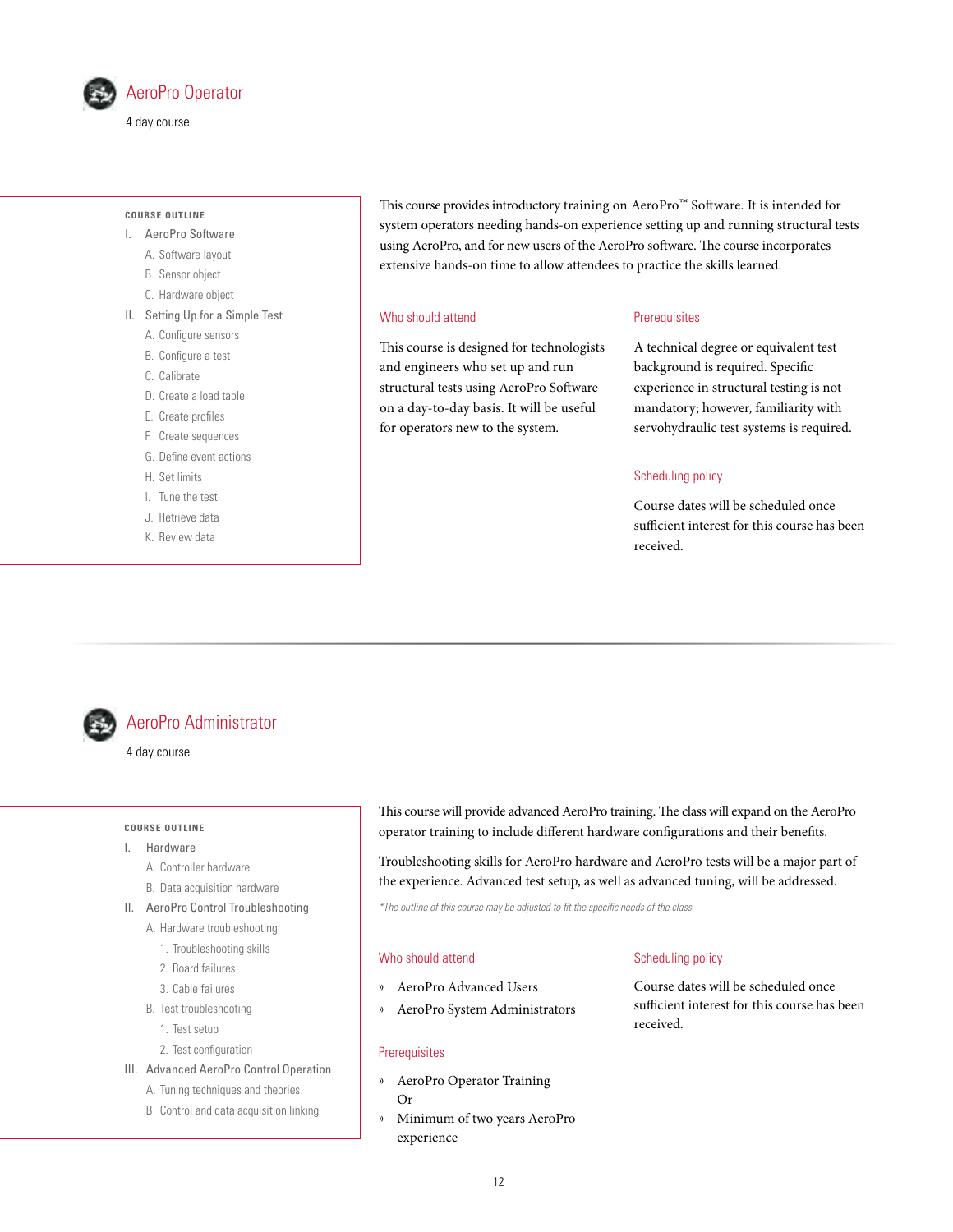

# Fatigue & Fracture with MTS TestSuite Software

#### **COURSE OUTLINE**

- I. Testing Fundamentals
	- A. Load, deformation, stress and strain
	- B. Stress-strain relations, material properties
	- C. Elastic-plastic deformation
	- D. Material strength: yield vs. fracture
- II. TestSuite Fundamentals
	- A. Introduction/overview
	- B. Windows/menus
	- C. Projects, tests and test runs
	- D. Specimens
	- E. Procedure creation, modification and editing
	- F. Command processes
	- G. Data acquisition processes and management
	- H. Other processes
	- I. Runtime displays
	- J. Executing tests
	- K. Reports

#### III. Standard Tests

- A. Tension
- B. HCF/LCF
- C. KIC fracture toughness
- D. Fatigue crack growth
- IV. Fatigue and Fracture Fundamentals
	- A. Stress-life, strain-life, and linear elastic fracture mechanics
	- B. Cracks and crack propagation
	- C. Plane stress and plane strain
	- D. Stress intensity and fracture toughness
	- E. Crack length measurement: compliance
	- F. Fracture crack growth and damage tolerance design

This course provides you with the fundamentals of material testing and the use of MTS TestSuite Multipurpose Software for fatigue and fracture testing applications. Students will learn how to adjust and operate the software to run a material test as well as analyze data. The instructor will review the fundamentals of material testing as well as recent advancements including for Additive Manufacturing. Class days are divided into classroom training and laboratory training.

### Who should attend

This course is targeted at material test system operators, test engineers, and laboratory managers who are using Fatigue and Fracture applications.

#### Learning outcome

At the completion of the course the students will have both a theoretical and practical knowledge of a wide range of material tests. Students will use MTS TestSuite software to run standard ASTM tests. These tests include fatigue, fracture toughness and fatigue crack growth. In addition, students will be able to process test data and generate reports.

#### **Prerequisites**

Students should have some experience prior to attending this course in servohydraulic testing and a working knowledge of the current Microsoft operating system. For assistance in determining which class would appropriate for you, please contact the MTS Training department.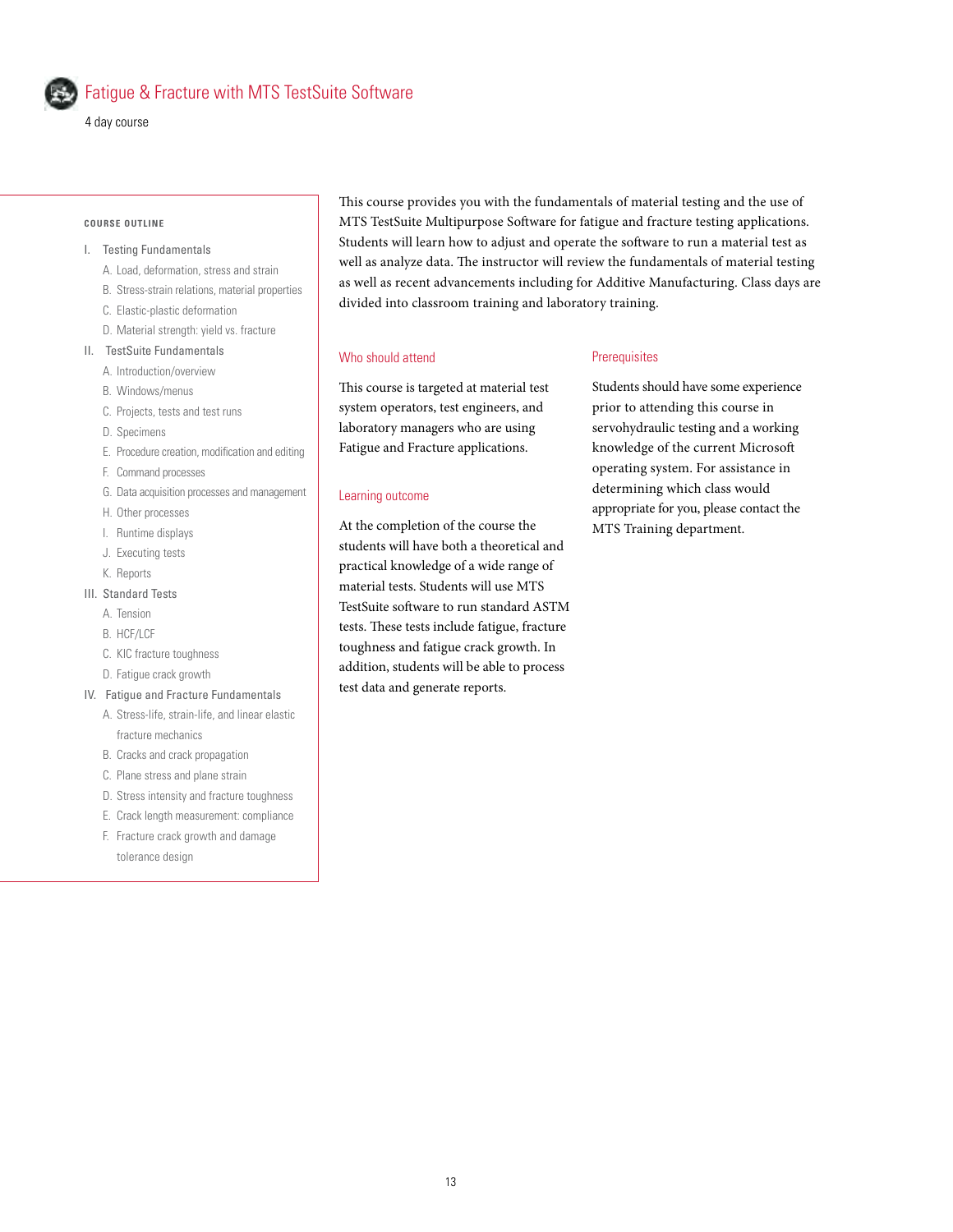

# Component RPC Pro® Software Operation

3 day course

#### **COURSE OUTLINE**

- I. RPC Pro Fundamentals
	- A. What is RPC?
	- B. The six steps of RPC
	- C. Why RPC?
- II. Acquire Data (step 1)
	- A. Road data collection and digitization considerations
	- B. Data acquisition equipment and preparation
	- C. Getting started in RPC Pro
	- D. Data validation
- III. Data Preparation Edit and Analyze (step 2)
	- A. Visual inspection
	- B. Frequency domain analysis
	- C. Graphical editing
	- D. Filtering
- IV. Channel Setup
	- A. Networking and configuring hardware
	- B. Drive, response, and calculated response
	- C. Event-action setup
- V. Measuring the System FRF (step 3)
	- A. Sequential random excitation 1. Linearity and coherence
- VI. Invert and Prepare the FRF (step 4)
	- A. Control band selection
- VII. Iterate (step 5)
	- A. Iteration process
	- B. Convergence and divergence
	- C. Time, frequency, and amplitude analysis
- VIII.Run the Test (step 6)
	- A. Defining test sequences
	- B. Point by Point Monitoring

*Optional Materials – The instructor may provide handouts for self-guided study or cover the following during class, as time and class interest permits.*

- *» Peak picking and peak slicing methods for block cycle testing*
- *» Random vibration testing*

This course shares the same lecture materials as the RPC Pro Software Operation course. However, the training covers only essential basic simulation theory and devotes more time on cRPC Pro application training, following step-by-step procedures. PC-based hands-on exercises use simplified examples. The pace of the hands-on exercises is intentionally slower to ensure basic proficiency of all students. This class is not sufficient preparation for the RPC Pro advanced class.

#### Who should attend

# **Prerequisites**

Entry-level engineers or experienced technicians with some related experience. The course will provide the training necessary to allow simulation operators to understand simulation concepts and run cRPC Pro software.

A technical or engineering degree and proficiency in the latest Windows operating systems.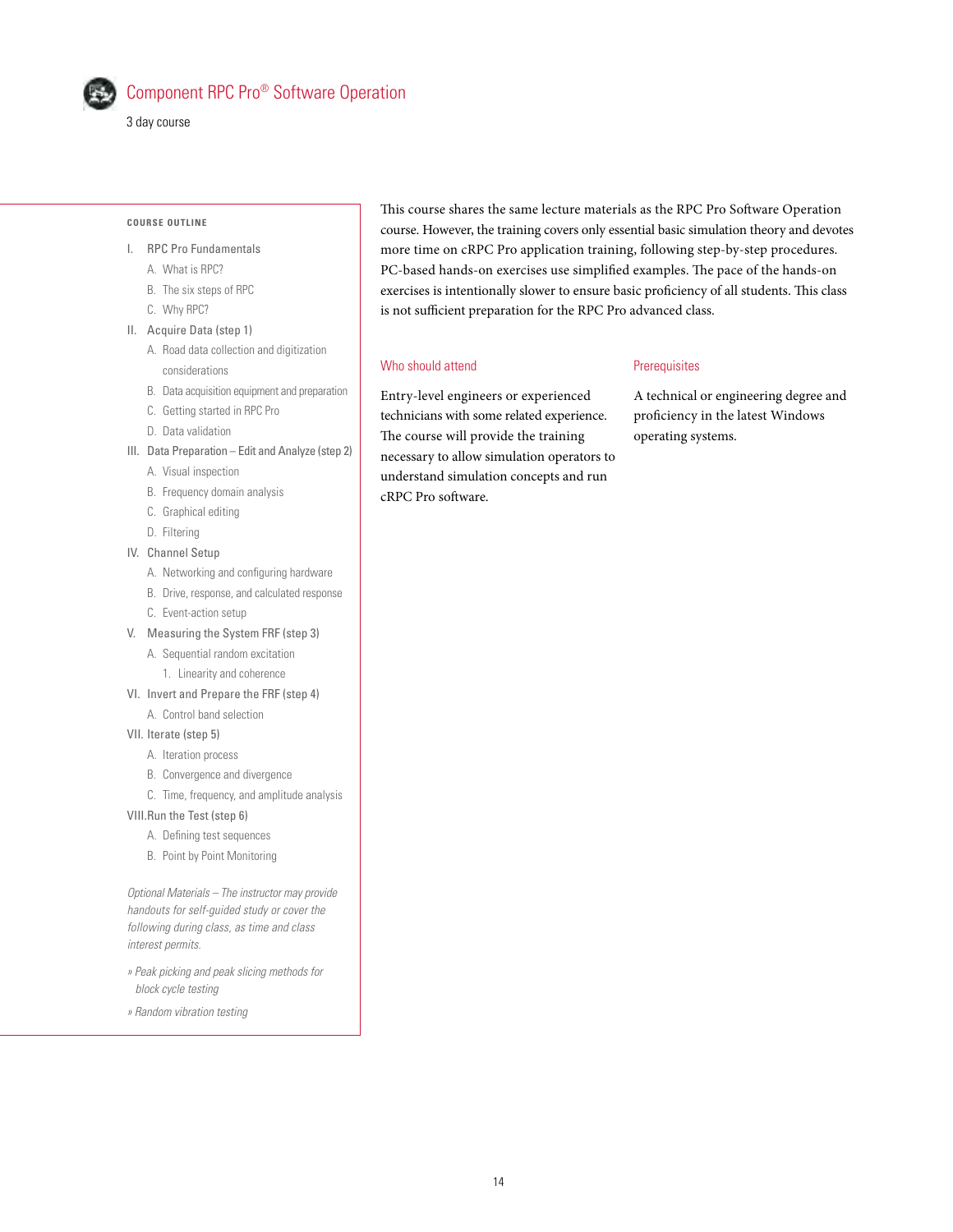

# RPC Pro® Software Operation

3 day course

#### **COURSE OUTLINE**

- I. RPC Pro Fundamentals
	- A. What is RPC?
	- B. The six steps of RPC
	- C. Why RPC?
- II. Acquire Data (step 1)
	- A. Road data collection and digitization
		- considerations
		- B. Data acquisition equipment and preparation
		- C. Getting started in RPC Pro
		- D. Data validation
- III. Data Preparation Edit and Analyze (step 2)
	- A. Visual inspection
	- B. Frequency domain analysis
	- C. Graphical editing
	- D. Filtering

### IV. Channel Setup

- A. Networking and configuring hardware
- B. Drive, response, and calculated response
- C. Event-action setup
- V. Measuring the System FRF (step 3)
	- A. Sequential random excitation
	- B. Simultaneous random excitation
	- C. H1 and H2 FRF calculation
	- D. Linearity and coherence
- VI. Invert and Prepare the FRF (step 4)
	- A. FRF inversion
	- B. Inverse FRF evaluation
	- C. Control channel selection
	- D. Control band estimation
- VII. Iterate (step 5)
	- A. Iteration process
	- B. Convergence and divergence
	- C. Time, frequency, and amplitude analysis
	- D. Correlation assessment
	- E. System repeatability
	- F. Turbo iteration process

# VIII.Run the Test (step 6)

- A. Defining test sequences
- B. Monitoring correlation transducers
- C. Resuming aborted tests
- D. Modifying event-action sequences

This course shares the same lecture materials as the cRPC Pro Software Operation course. However, the training includes more in-depth simulation theory and devotes less time to RPC Pro application training. The training focus includes real-life simulation experiences on 4 Post and MAST systems. PC-based hands-on exercises reinforce concepts during each step of a typical simulation process. The pace of the hands-on exercises is intentionally faster to allow more complete coverage of simulation theory. This course is a pre-requisite for the RPC Pro Advanced course.

For an introduction to the cycle counting and fatigue damage calculation capabilities of RPC Pro, check out the RPC Pro Fatigue Tools add-on course.

#### Who should attend

Entry-level engineers or experienced technicians with some related experience. The course will provide the training necessary to allow simulation operators to understand simulation concepts and run RPC Pro software.

### **Prerequisites**

A technical or engineering degree and proficiency in the latest Windows operating systems.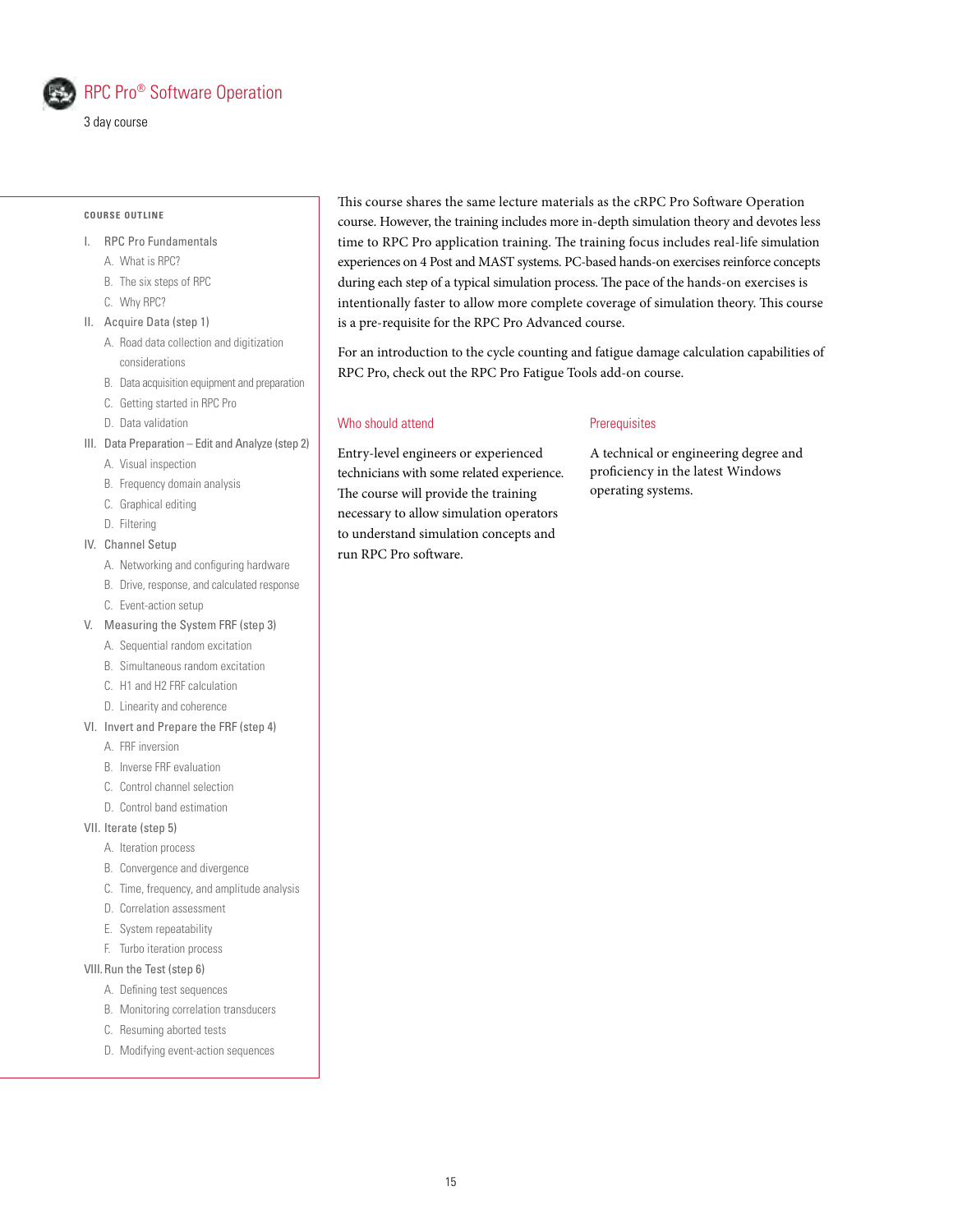

# RPC Pro® Advanced Software Operation

3 day course

#### **COURSE OUTLINE**

- I. Using Process Manager to Build User Processes
	- A. Introduction to batch processor tool
	- B. Building user processes
- II. Channel Transformation, Differentiate, and Integrate
	- A. Using channel transformation
	- B. Vector transformation of X-Y wheel force data
- III. System Performance
- IV. FRF Analysis
	- A. H1 and H2 FRF
	- B. Inverse FRF evaluation
	- C. Coherence
	- D. Estimating control bands
- V. Inverse FRF
	- A. Inverse tool options
	- B. Scaling and partitioning
	- C. Multiple control bands for different channels
- VI. Singular Value Decomposition
	- A. Introduction to SVD
	- B. SVD tools
	- C. Control band estimation
	- D. Engineering Rank Inverse Tool
- VII. Turbo
	- A. Iterating with turbo
	- B. Response, drive, and dual turbo study
	- C. Review turbo-created files
- VIII. RPC Reporting Tools
	- A. Time history report tool
	- B. Model and simulate reports
- IX. Component Testing Tools
	- A. Block cycle generator
	- B. Peak slicing
- -
	-
	-

Software training alone does not ensure successful simulation tests. This course is for the experienced RPC software user who needs to keep abreast of current simulation technology. Instructors take you through advanced techniques for setting up complex RPC tests utilizing the application of the various analytical tools in the RPC Pro Software.

For an introduction to the cycle counting and fatigue damage calculation capabilities of RPC Pro, with additional depth on algorithms, advanced features and more complex analysis methods, check out the RPC Pro Advanced Fatigue Tools add-on course.

#### Learning outcome

The course combines theory with hands-on exercises to help make the RPC software user more effective in the following areas:

- » RPC control and correlation sensor choices
- » Test correlation analysis
- » Engineering and test methods decisions

# Who should attend

Experienced RPC Pro operators who have simulation experience, but who want to further their RPC knowledge.

### **Prerequisites**

- » Proficiency in the latest Windows operating systems
- » Experience with RPC Pro software

- 
- 
- X. System Analysis
	- A. Servovalve analysis
	- B. Actuator friction analysis
	- C. Swivel analysis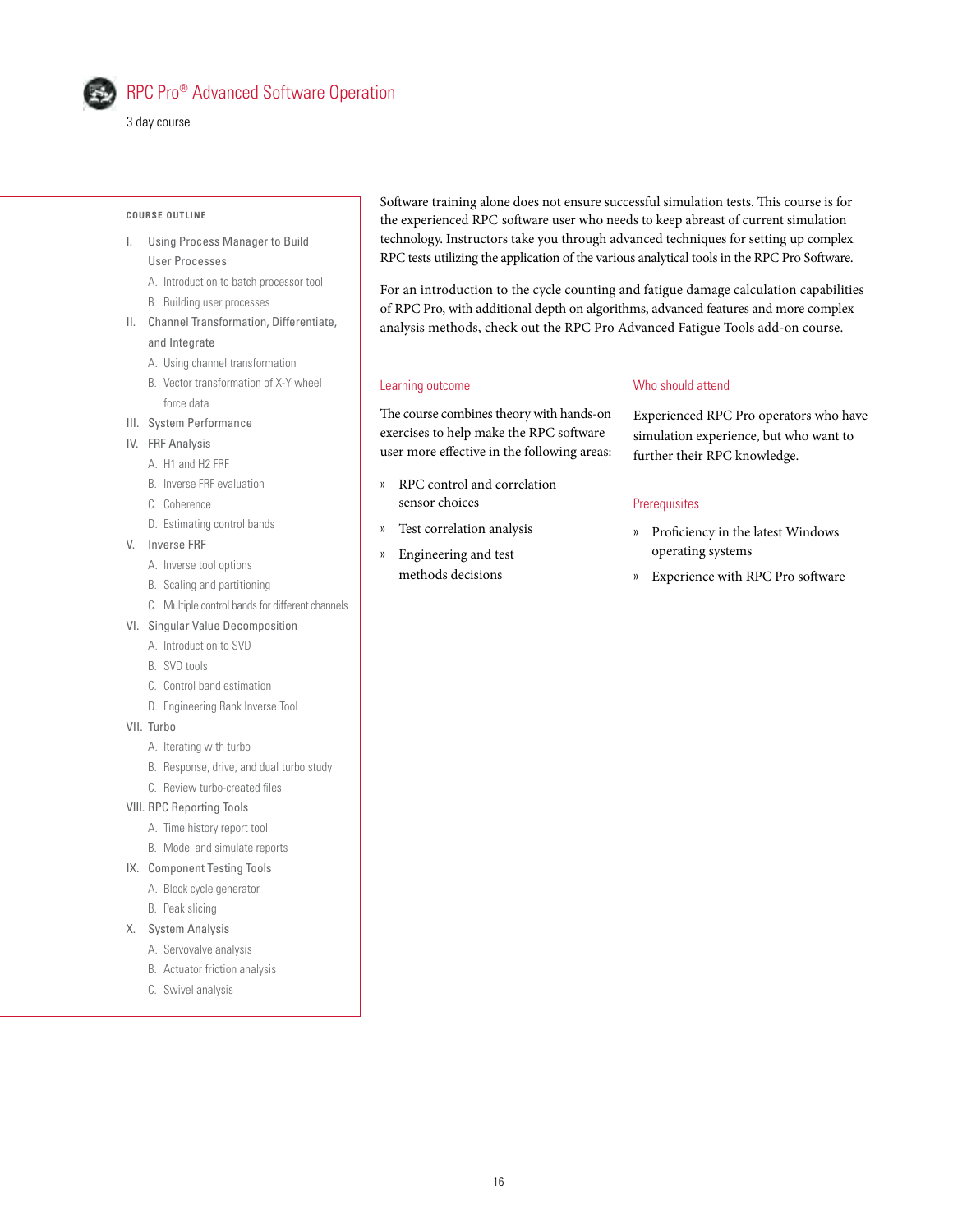

# RPC Pro® Fatigue Tools

1 day course

#### **COURSE OUTLINE**

- I. Data Classification
	- A. Algorithms in Comparison
	- B. RPC Pro Tools
		- a. Level-Crossing, Rainflow, Range Pair
		- b. Histogram Plotter
		- c. Histogram Accumulation
- II. Damage Calculation
	- A. Damage Models Stress Life
	- B. A–B Comparison
	- C. RPC Pro Tools
		- a. Material Editor Stress Life
		- b. Project Options
- III. Time History Based Damage
	- A. RPC Pro Tools
		- a. Damage Cycle
		- b. Damage Time History
		- c. Time History Plotter / Editor
- IV. Damage Based Editing
	- A. Basics
		- a. Window Size
		- b. Tapering Options
	- B. RPC Pro Tools
		- a. Damage Time History
		- b. Statistical Region Selection
		- c. Region Combining
		- d. Cut
	- e. Auto Damage Editor
- V. Damage from Histograms
	- A. RPC Pro Tools
		- a. Damage Histogram
- VI. Fatigue in Applications
	- A. RPC Simulate Pro
		- a. Per-Iteration Damage
		- b. Project Options
	- B. RPC Test Pro
		- a. Per-Pass Damage (time history)
		- b. Per-Pass Damage (histogram)
		- c. Cumulative Damage (histogram)
		- d. Damage Limits
- VII. Fatigue in Reports
	- A. RPC Pro Tools
		- a. Time History Report
		- b. Correlation Report Templates

This course provides an introduction to the cycle counting and fatigue damage calculation capabilities of RPC Pro. The course is targeted at beginning users and focuses on the more basic analysis methods and the operation of fatigue analysis tools and features.

### Who should attend

Test operators, technicians or engineers who have basic familiarity with RPC Pro and wish to begin to use the fatigue capabilities within the software for damage calculation and editing. Typically offered as an add-on to the RPC Pro Software Operation course.

### **Prerequisites**

- » Basic understanding of fatigue concepts.
- » Basic proficiency in operating RPC Pro software (as acquired by attending the "RPC Pro Software Operation" course, or through equivalent experience).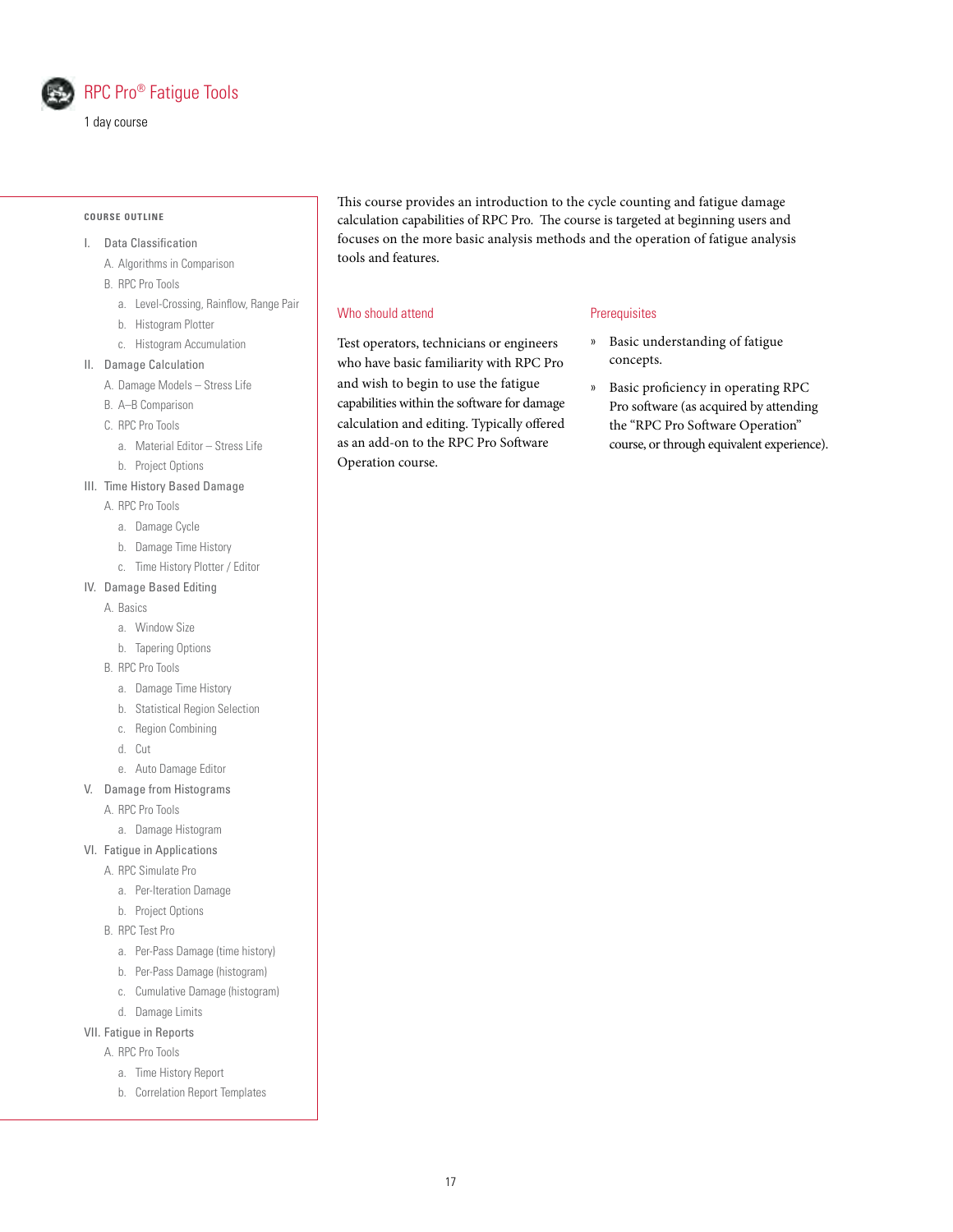

1 day course

#### **COURSE OUTLINE**

- I. Data Classification
	- A. Algorithms & Comparisons
	- B. Project Level Defaults
	- C. Level-Crossing
	- D. Rainflow  $\Diamond$  Range Pair
	- E. Probability Density
	- F. Histogram Textual Output
	- G. Histogram Plotter (advanced)
	- H. Histogram Accumulation
- II. Damage Calculation
	- A. Stress Life & Strain Life Models
	- B. Mean Stress Correction
	- C. Material Editor
	- D. Project Options
- III. Time History Based Damage
	- A. Project Level Defaults
	- B. Tool Report Options
	- C. Damage Cycle / Damage Time History
	- D. Time History Plotter / Editor *(advanced features)*
- IV. Damage Based Editing
	- A. Window Size & Tapering Options
	- B. Auto Damage Editor
	- C. Damage Assessment
		- *(road, edited & simulated)*
- V. Damage from Histograms
	- A. Damage Histogram
	- B. Back Calculation
- VI. Signal Regeneration from Histograms
	- A. Rainflow Regeneration
	- B. Block Cycle Generator
- VII. Fatigue in Applications
	- A. RPC Simulate Pro
		- a. Per-Iteration Damage
		- b. Damage incurred during Iterations
		- c. Project Options
		- B. RPC Test Pro
		- a. Initial damage
		- b. Per-Pass & Cumulative Damage
		- c. Damage Limits
- VIII. Fatigue in Reports
	- A. Sequence Report
	- B. Time History Report
		- a. Custom Templates

This course builds on the concepts presented in the "RPC Pro Fatigue Tools (Basic)" course. The basic course focuses on familiarizing the beginning user with the operation of the cycle counting and fatigue damage calculation capabilities of RPC Pro. The advanced course provides additional depth on algorithms, advanced features and more complex analysis methods.

### Who should attend

Test operators, technicians, or engineers who have familiarity with RPC Pro, including basic use of its fatigue tools, and who wish to understand more fully the application's fatigue analysis capabilities. Typically offered as an add-on to the RPC Pro Advanced Software Operation course.

### **Prerequisites**

- » Basic understanding of fatigue concepts.
- » Proficiency in operating RPC Pro software (as acquired by attending the "RPC Pro Software Operation" course, or equivalent experience).
- » Basic familiarity with RPC Pro fatigue tools and features – as acquired by attending course "RPC Pro Fatigue Tools" course, or equivalent experience)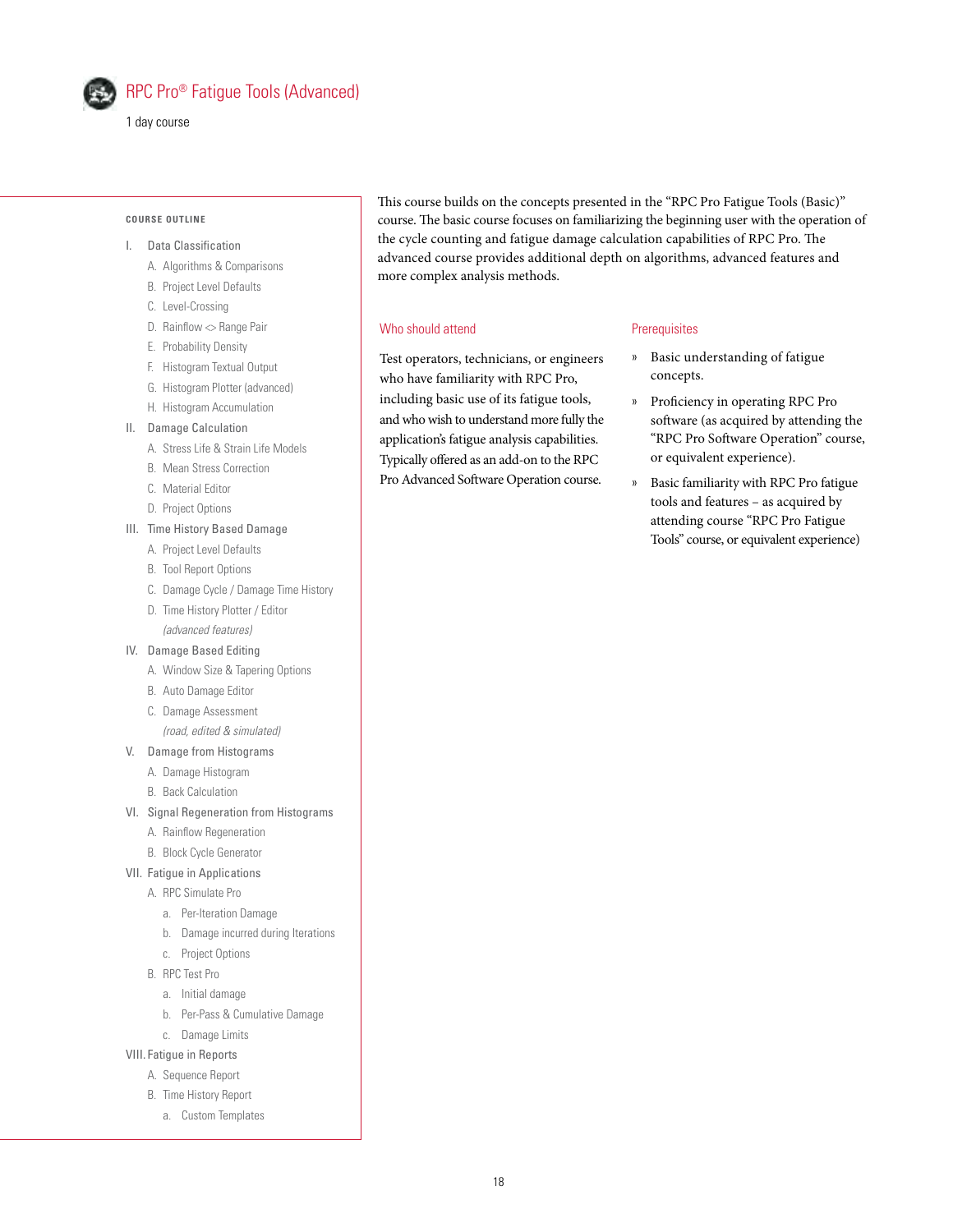

# RPC® Connect Basic Software Operation

#### **COURSE OUTLINE**

- I. RPC Fundamentals
- II. Data Acquisition
	- A. How and what data to acquire?
- B. Data acquisition equipment & preparation III. Getting started with RPC Connect
- 
- IV. Data preparation Analysis
	- A. Time, Spectral, and Statistical analysis B. Import and data analysis tools in RPC
- V. Data preparation Editing
- 
- A. Time and Frequency based editing B. Data editing tools in Connect
- VI. Measure & Evaluate System Behavior (FRF)
- VII. Invert and Prepare FRF Inverse
- VIII. Iterate
	- A. Understanding iteration process
	- B. Evaluate iteration results
	- C. Perform automatic iterations
- IX. Run Durability Test
- X. Introduction to Fatigue

This course teaches the basics of the RPC Connect software package for data validation, analysis, lab simulations and durability test setup. This course also provides an introduction to cycle counting and the fatigue damage calculation capabilities of RPC Connect. Included will be discussion of RPC simulation theory as well as software application operation to provide comprehensive learning experience including handson lab practice. Advanced simulation techniques are covered in the RPC Connect Advanced course.

#### Who should attend

Entry-level engineers, test operators or experienced technicians with some related test experience. The course will provide the training necessary to allow simulation operators to understand simulation concepts and run RPC Connect software.

### **Prerequisites**

Students should have some experience prior to attending this course in using the MTS 793 application and a working knowledge of the current Microsoft operating system. All prerequisites are the students' responsibility.

# RPC® Connect Advanced Software Operation

4 day course

#### **COURSE OUTLINE**

- I. System Analysis
- II. Advanced Data Analysis
	- A. Differentiate/integrate
	- B. Channel transformation
	- C. Degree of Freedom transformation
- III. Advanced Data Editing
- IV. FRF Diagnostic Tools
	- A. H1 and H2 FRF
	- B. Coherence
	- C. Estimating control bands and sensors
- V. Matrix Decomposition
	- A. Singular Value Decomposition introduction
	- B. SVD tools
	- C. Control band estimator
- VI. FRF Inverse and Analysis
- VII. Improving iteration results
- VIII.Component testing tools
- IX. Advanced Fatigue tools
	- A. Data classification methods
	- B. Damage Calculation models
	- C. Material editor
	- D. Damage based editing
	- E. Pseudo damage analysis
	- F. Fatigue in Applications
- X. Building processes

This course lays the foundation of using RPC Connect to its maximum capability. This course is for experienced RPC Connect users who are looking to expand their existing knowledge and ways to improve their lab efficiency. The Advanced simulation techniques for setting up complex RPC tests using various analytical tools will be discussed. The training also includes in-depth discussion of some of the advanced analysis methods for better system understanding and sound decision making capability.

This course also provides additional depth on fatigue damage calculation capabilities of RPC Connect. The course builds on the fatigue theory concepts introduced in RPC Connect Basic course and provides additional information on algorithms, advanced features and more complex fatigue analysis methods.

#### Who should attend

### **Prerequisites**

Experienced RPC Connect users who have simulation experience, but want to further expand their RPC Connect knowledge.

Students should have some experience prior to attending this course in using the MTS 793 and RPC Connect applications along with a working knowledge of the current Microsoft operating system. All prerequisites are the students responsibility.

<sup>4</sup> day course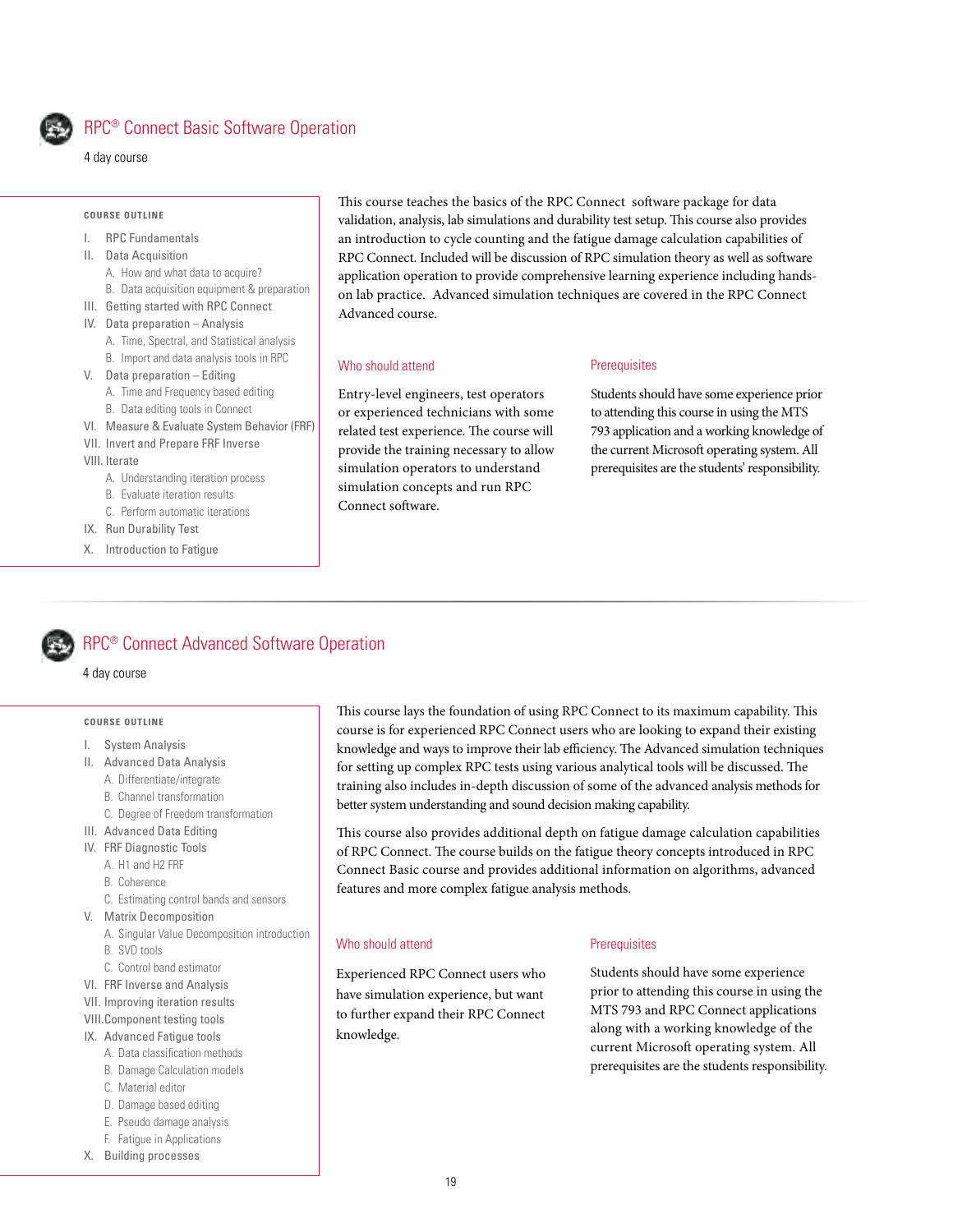

# RPC® Connect User Transition from RPC Pro

3 day course

#### **COURSE OUTLINE**

- I. Review RPC Fundamentals
- II. Getting Started with RPC Connect
	- A. RPC Connect advantages
	- B. New RPC Connect software handling features
	- C. New RPC Project Explorer
	- D. Working with new tools interface
- III. Connect Setup
- IV. Data Preparation Analysis
	- A. Time, Spectral and Statistical analysis
- B. Data analysis tools in RPC Connect V. Data Preparation – Editing
- A. Time and Frequency based editing
	- B. Data editing tools in RPC Connect
- VI. Connect Model
- VII. Connect Simulate
- VIII.Connect Test
- IX. Miscellaneous Tools and Topics
	- A. Process manager
	- B. Batch processor
	- C. Frequently used tools

This course lays the foundation of how to use MTS new RPC Connect software package for data validation, analysis, lab simulations and durability test setup. The course is intended to help RPC Pro users to transition to using RPC Connect. The course discusses 6 steps of RPC testing using Connect along with some of the commonly used tools. Training devotes less time to simulation theory and more to Connect application training to help user make the seamless transition from Pro to Connect.

The course is geared towards users with some experience with Pro, and the difficulty level can be considered between the Basic and Advanced courses. It will cover some of the advanced topics commonly used, but a user should attend the RPC Connect Advanced course for learning much more complex testing methods.

# Who should attend

Experienced engineers, test operators or technicians with some related RPC test experience. The course will provide the training necessary to allow simulation operators to understand simulation process in Connect and make the transition from Pro to Connect. New users with no past RPC experience are recommended to attend the RPC Connect Basic course.

#### **Prerequisites**

Students should have some experience prior to attending this course in using the MTS 793 and RPC Pro applications along with a working knowledge of the current Microsoft operating system. All prerequisites are the students' responsibility.

# Component RPC Connect Software Operation

#### 3 day course

#### **COURSE OUTLINE**

- I. cRPC Connect Fundamentals
	- A. What is RPC?
	- B. The six steps of RPC
	- C. Why RPC?
- II. Getting Started with cRPC Connect Layout
- III. Data Preparation Analysis A. Import and data analysis tools in cRPC B. Visual inspection
	- C. Time, Spectral, and Statistical analysis
- IV. Channel Setup
	- A. Networking and configuring hardware
- B. Drive and Response channels configuring
- V. Measure & Evaluate System Behavior (FRF)
- VI. Invert and Prepare the FRF A. Control band selection
- VII. Iterate
	- A. Understanding iteration process
	- B. Convergence and divergence
	- C. Time, frequency, and amplitude analysis
- VIII. Run Durability Test
	- A. Defining test sequences
	- B. Point by Point Monitoring

This course shares the same lecture materials as the RPC Connect Basic Software Operation course. However, the training covers only essential basic simulation theory and devotes more time on cRPC Connect application training, following step-by-step procedures. PC-based hands-on exercises use simplified examples. The pace of the hands-on exercises is intentionally slower to ensure basic proficiency of all students. This class is not sufficient preparation for the RPC Connect Advanced class.

#### Who should attend

Entry-level engineers or experienced technicians with some related experience. The course will provide the training necessary to allow simulation operators to understand simulation concepts and run cRPC Connect software.

#### **Prerequisites**

Students should have some experience prior to attending this course in using the MTS 793 application and a working knowledge of the current Microsoft operating system. All prerequisites are the students' responsibility.e students' responsibility.

*Optional Materials – The instructor may provide handouts for self-guided study or cover the following during class, as time and class interest permits.*

- *» Advanced Analysis & Editing Tools*
- *» FRF Diagnostic Tools*
- *» Fatigue Tools*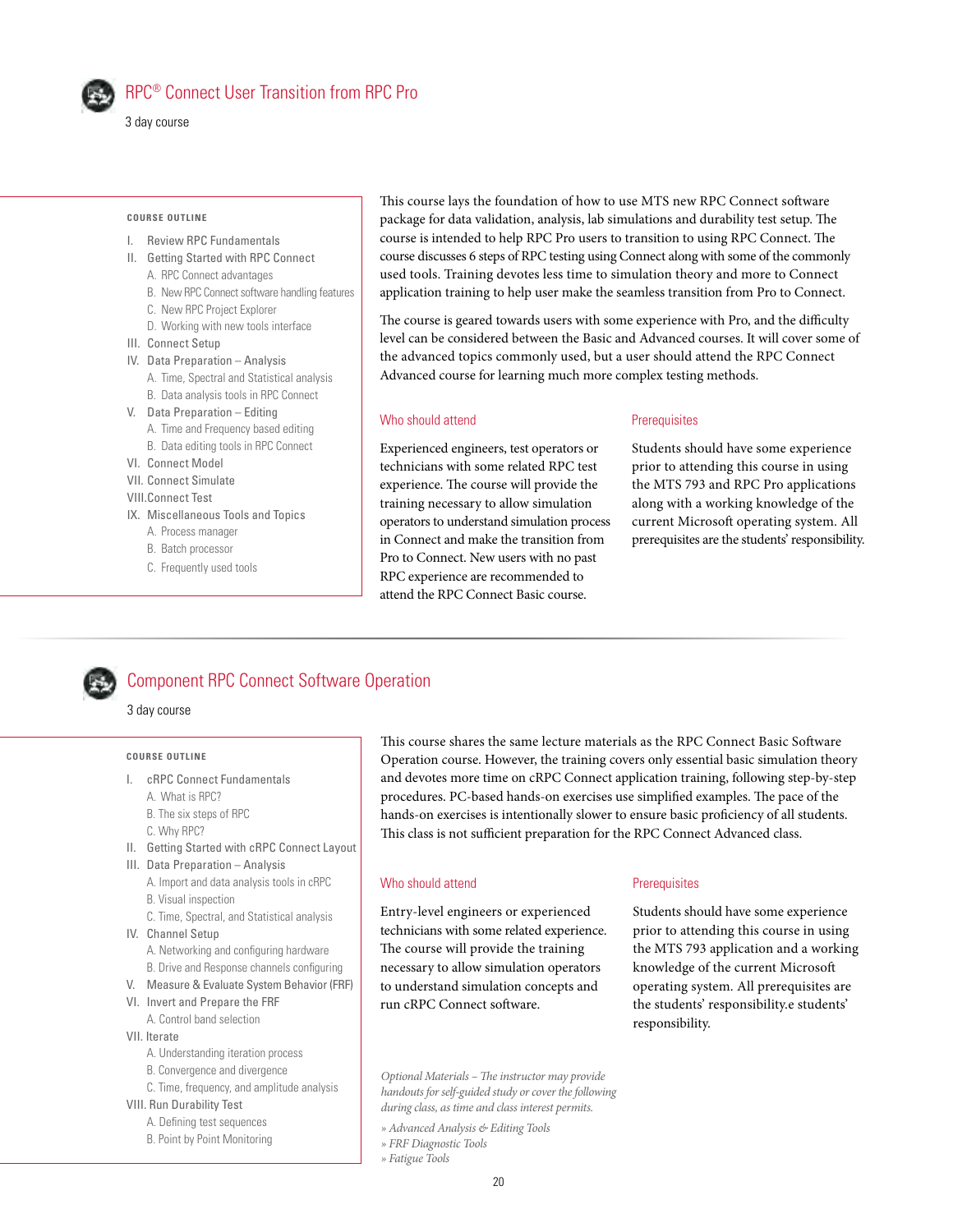

# Damper Test System Operation

3 day course

#### **COURSE OUTLINE**

- I. Introduction
- II. Damper Testing Principles & Issues
	- A. The damper test market
	- B. Damper test techniques
	- C. Current trends in damper testing
	- D. Damper test solutions
- III. Mechanical Aspects of a Damper Test Frame
	- A. Frame & actuator design
	- B. Performance test requirements vs. durability test requirements
	- C. Accumulator sizing
- IV. Damper Test Software Introduction
	- A. Damper software installation
	- B. PC requirements & controller platform requirements
- V. Laboratory Damper Testing
- VI. Damper Test System Software
	- A. Damper channel & signal configuration
	- B. Concepts of performance testing
	- C. Concepts of durability testing
	- D. Concepts of temperature sweep testing
	- E. Concepts of sine sweep testing
	- F. Gas & seal friction testing
	- G. Concepts of NVH testing

# VII. Damper Test Analysis

- A. Creating a test workbook
- B. Opening a test workbook
- C. Data plotting & reporting

### VIII. Example Tests

- A. Create & run a performance test
- B. Create & run a durability test
- C. Create & run a temperature sweep test
- D. Create & run a sine sweep test
- E. Create & run a NVH test

This course provides you with the fundamentals of damper testing and the use of the MTS Damper Software running on MTS Series 793 software to execute tests in your laboratory. Damper test setup, execution, and analysis are covered through classroom lectures and laboratory exercises. Both Performance and Durability testing are covered.

**Prerequisites** 

### Who should attend

This course is targeted at damper system operators, test engineers, and laboratory managers. For more advanced topics that address your specific testing needs, contact MTS about consulting services.

Students must have a thorough understanding of Series 793 software including PID tuning, signal offsets, and limit settings. For those who are new to the MTS controllers with Series 793 software, MTS strongly recommends attending either the *MTS Hardware Concepts and Series 793 Software* course or the *MTS Series 793 Software with MultiPurpose TestWare (MPT) Test Design* course prior to taking the Damper class.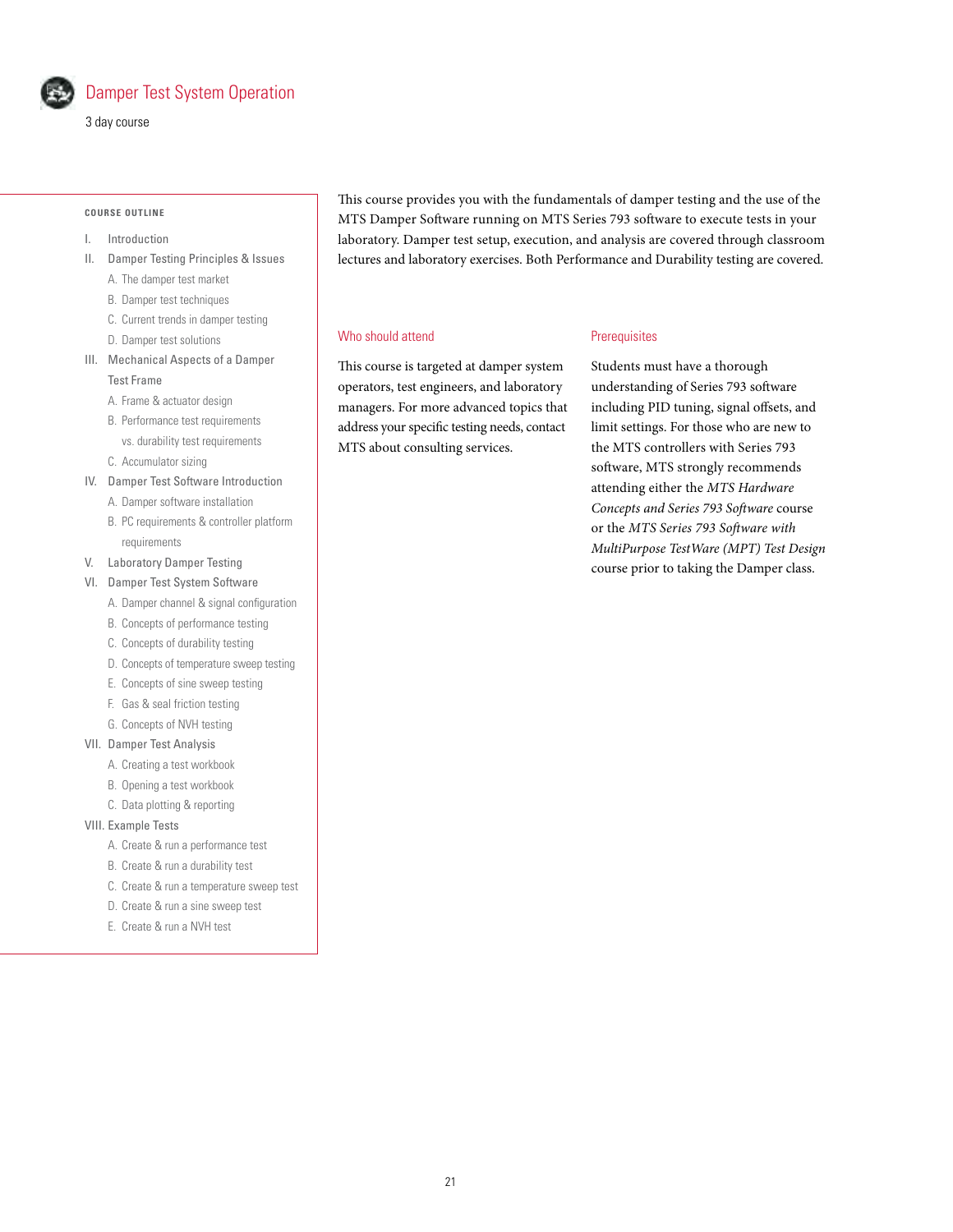

2 day course

#### **COURSE OUTLINE**

# I. Introduction

- A. Durability testing objectives
- B. Durability testing in the vehicle development process
- II. Assessment of Service Conditions
	- A. In-service & proving ground loading
	- B. Road-load data acquisition
	- C. Transducer selection & vehicle instrumentation
	- D. Recording systems
	- E. Digitization of data
	- F. Time & frequency domain analysis
- III. Laboratory Reproduction of Service
	- Conditions
	- A. Fixturing
	- B. Servohydraulic test systems & components
- IV. Programming of Test Systems
	- A. Test excitation
	- B. Servocontrollers
	- C. Servoloop tuning & stabilization techniques
	- D. Command compensation methods
- V. Test Evaluation Metrics
	- A. Test correlation
	- B. Fatigue analysis methods *(load-, stress-, & strain-life)*
	- C. Cycle counting
	- D. Damage accumulation

In this course, your instructor presents the principles for fatigue-correlated durability testing of ground vehicles and their components using servohydraulic laboratory test equipment. You examine the choices required when designing a durability test, from vehicle instrumentation and data collection through test rig design and test excitation. The course includes an introduction to fatigue analysis methodologies applicable to durability test data editing, test correlation, and evaluation. Numerous test examples and problem-solution scenarios are included. Particular emphasis is given to the design of fatigue tests for ground vehicle structures and components subjected to variable amplitude loading. Test rig design is introduced in this course. A more rigorous, detailed approach to design is provided in another MTS course called Test Rig Design.

# Who should attend

The course is excellent training for test or design engineers and technicians who require an understanding of modern simulation testing methods.

- » It should be especially useful for engineers who are planning new test facilities, or who must regularly request testing services from other departments.
- » It will be helpful for experienced test engineers and technicians who are looking to fill gaps in their understanding, and for lab managers and technicians who desire a broader understanding of test design.

### **Prerequisites**

A technical degree or equivalent background in test applications is preferred.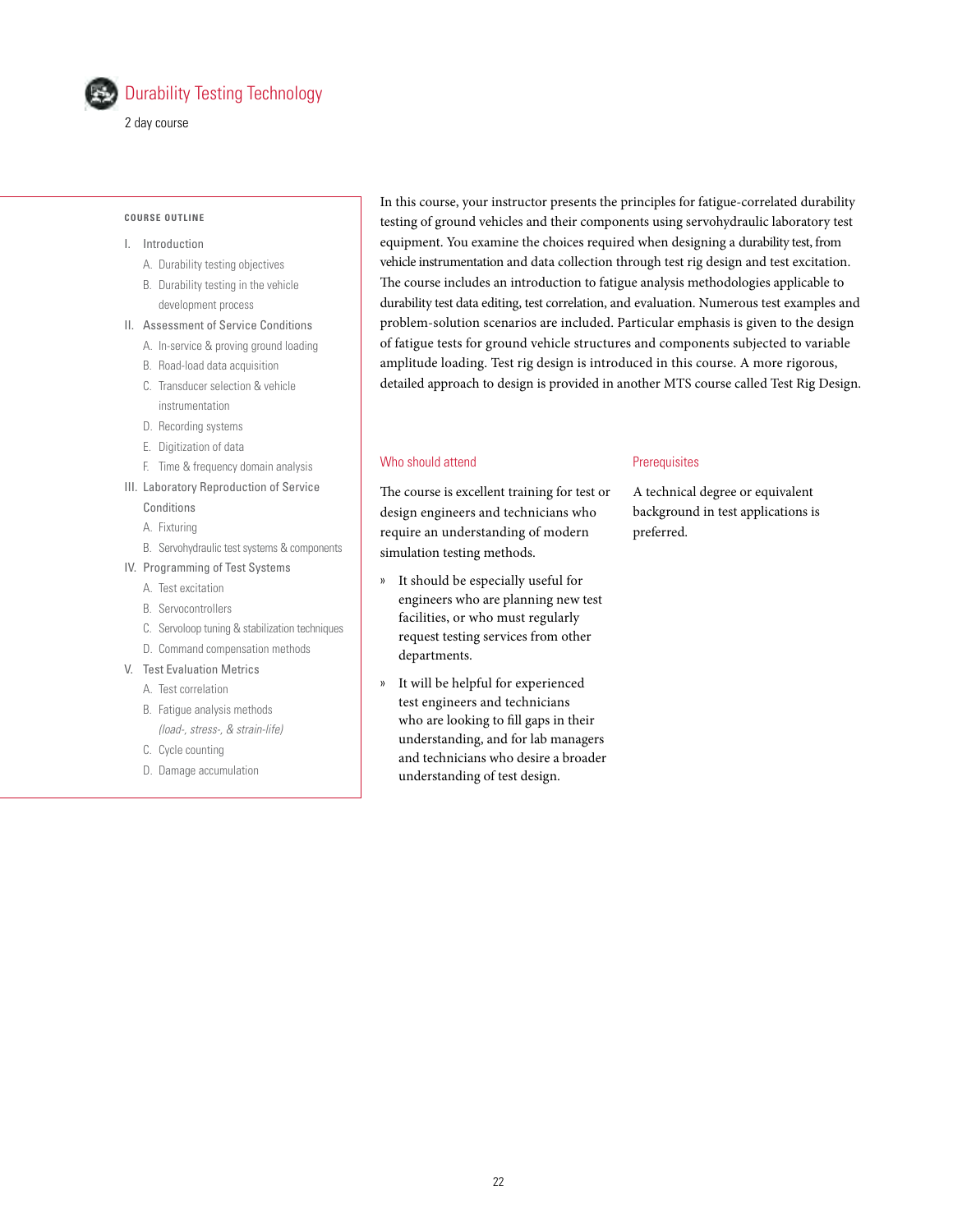

#### **COURSE OUTLINE**

- I. Test Rig Concept Definition
- II. Design criteria
	- A. Stiffness
	- B. Mass
	- C. Strength/durability
	- D. Safety
- III. Component Selection
	- A. Bellcranks
	- B. Actuators
	- C. Servovalves
	- D. Hydraulic power supplies
	- E. Accumulators
	- F. Bearings
	- G. Bolted connections
	- H. Reaction bases

This course is available as a companion to the 3-day training course on Durability Testing Technology, or as a stand-alone course. The course focuses on the principles of test rig fixture design for testing vehicle components.

Important mechanical design issues are addressed, including:

- » Restraint
- » Fixture kinematics
- » Safety
- » Performance
- » Component sizing
- » Common test configurations

#### Who should attend

This course was developed for engineers and technicians who are new to the technology, whether they are new

employees of existing facilities or employees involved in setting up a new testing rig or laboratory. It will also be valuable for engineers and technicians who have experience with certain aspects of test technology and who desire expanded knowledge of test rigs and fixtures.

# **Prerequisites**

A technical degree or equivalent background in test applications is preferred.

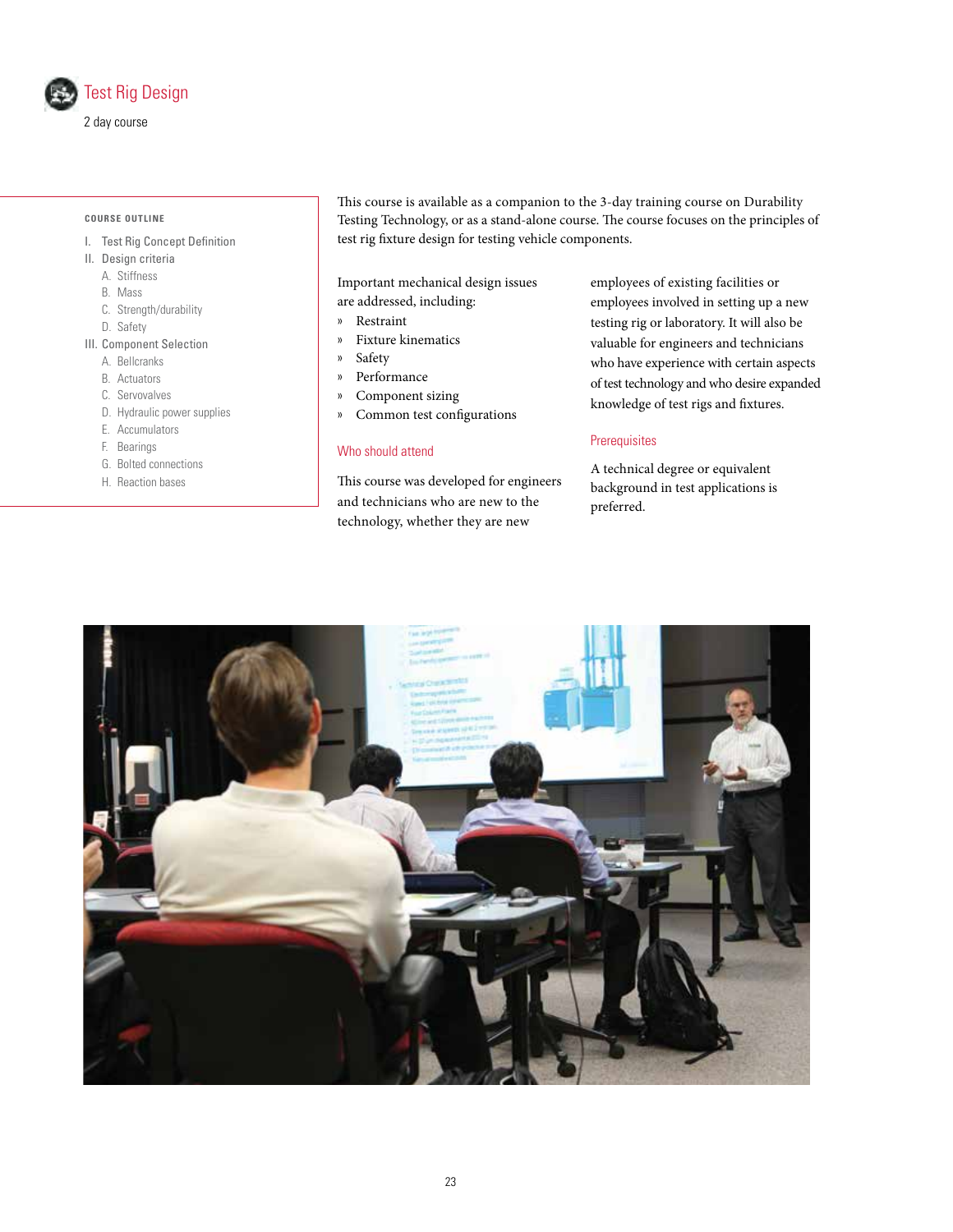

# Elastomer Testing on Controllers with MTS Series 793 Software

3 day course

#### **COURSE OUTLINE**

- I. Day 1
	- A. System Overview
	- B. Elastomer Software Overview
	- C. Typical Static Deflection Test
	- D. Static Deflection Test Data
	- E. Basic Elastomer Theory Part 1
	- F. Static Deflection Test in Simulation
	- G. Static Deflection Lab
	- H. Static Deflection Macros

II. Day 2

- A. Basic Dynamic Characterization Test
- B. Dynamic Characterization Test Data
- C. Basic Elastomer Theory Part 2
- E. Dynamic Characterization Test in Simulation
- F. Dynamic Characterization Lab
- G. Dynamic Characterization Macros
- III. Day 3
	- A. Finish up Dynamic Characterization
	- B. Basic Elastomer Theory Part 3
	- C. Transmissibility
	- D. Control Parameter Sets
	- E. Process Settings
	- F. Demo Mode
	- G. Load Path Deflection Correction Set
	- H. Conditioning Errors
	- I. Acceleration Errors
	- J. Tech Support

This is a basic course that covers the use of MTS Elastomer Test Systems using digital controllers with Series 793 Software. Training includes an overview of viscoelastic theory, test system setup, and operation with practical test examples and data analysis as it pertains to tests available with the **MTS Model 793.31 Dynamic Characterization**  and **Model 793.33 Static Deflection software**. Test setup, execution, and analysis are covered through classroom lectures and laboratory exercises.

*Note: This course does not include the Elastomer Express™ Application.*

#### Who should attend

**Prerequisites** 

This course is targeted for engineers new to elastomer testing using MTS controllers with Series 793 software, whether they are new to the test lab or they are just setting up a test system. For more advanced topics that address your specific testing needs, contact MTS about consulting services.

Students must have a thorough understanding of Series 793 software including PID tuning, signal offsets, and limit settings. For those who are new to the MTS controllers with Series 793 software, MTS strongly recommends attending either the *MTS Hardware Concepts and Series 793 Software course*  or the *MTS Series 793 Software with MultiPurpose TestWare (MPT) Test Design* course prior to taking the Elastomer Applications class. All prerequisites are the responsibilities of the student.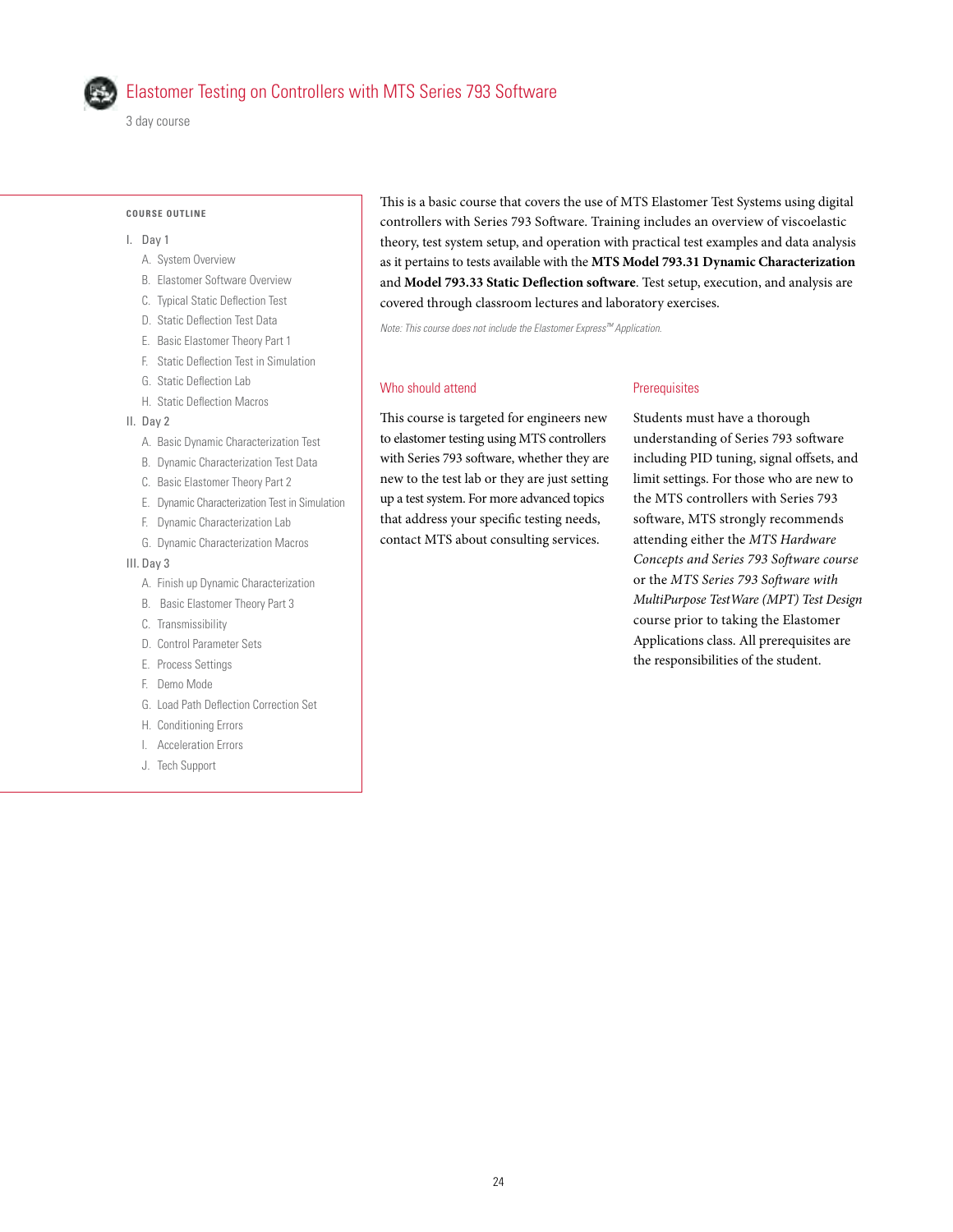

# MTS TestSuite MPE Training/Consulting Package

#### **COURSE OUTLINE**

- I. Introduction
	- A. Overview
	- B. Elite/Express
	- C. User interface
	- D. Menus
	- E. Users
- II. Projects/Tests
- A. Managing projects/tests
	-
	- B. Templates/tests
	- C. Procedures
	- D. Activities
- III. Specimens
	- A. Creation
	- B. Properties
- IV. Test Runs
	- A. Test resources
	- B. Test runs
- V. Scopes and Runtime Displays
	- A. Message log
	- B. Runtime scope
	- C. General runtime properties
	- D. Cycle and signal views
	- E. General views
- VI. Reports
	- A. Report layouts
	- B. Report templates
- VII. Test Execution
	- A. Control panel
	- B. Hydraulic control
	- C. Implementing a test

### VIII.Variables

- A. Overview
- B. Creation, editing, modifying and managing
- C. Calculations and functions

For customers who are converting from 793 Multipurpose TestWare (MPT) to TestSuite Multipurpose Elite (mpe) or customers who are new to the MTS TestSuite mpe software, MTS offers a package that combines product training and test consulting. This is an excellent option to quickly bring your staff up to speed on the new software and to develop your test methods so you can continue testing with minimal interruption.

Training helps ensure that your staff understands the software and is familiar with setting up and editing tests and reports. Once your staff is comfortable with the software, the test consultant works with you to design or convert your test methods to your specific requirements.

The training is done at your location using your conference room facilities and your computers. Each student receives a 30-day license to run TestSuite mpe in simulation mode. This enables them to actively participate during the class and apply their new skills after it. Consulting can take place in the classroom and in your lab with your systems testing your products.

# The benefits to this approach are twofold

- 1. It can reduce the time required to transition your lab to MTS TestSuite mpe software.
- 2. As your testing needs change, your staff will have the skills required to modify and develop test templates.

#### Who should attend

This training is designed for test engineers who need to create or modify tests using MTS TestSuite mpe software. No prior experience with MTS TestSuite mpe is needed, **however a familiarity with material testing and servo-hydraulic test systems is required.** Detailed knowledge of the tests that need to be conducted will maximize the benefits of the course.

#### Training – 2 days (*8 hours each*)

Training on the MTS TestSuite mpe product gives you a foundation for creating and maintaining the tests and reports you need now and into the future.

- » Training is conducted at the customer site in a conference room environment.
- » Class size is limited to eight students.
- » Hands-On training is provided for each student using the software's simulation mode.
- » Training includes an MTS TestSuite mpe 30-day simulation mode license for each student.
- » Customer provides student computers.

#### Consulting – 2 days (*8 hours each*)

Consulting services give you expert assistance with your choice of the following:

- » Converting 793 Multipurpose TestWare (MPT) procedures to TestSuite MP Elite (mpe) tests
- » Creating a new test from a written description
- » Optimizing test procedures

#### Advance planning session

A planning session conducted online or by phone with the customer, trainer and consultant is included prior to the course in order to make the course time most effective.

#### *Options*

*To further customize the package you can add:* 

*An additional day of consulting at the package price. Custom test templates, written in advance by MTS so they are sure to be ready when you need them.*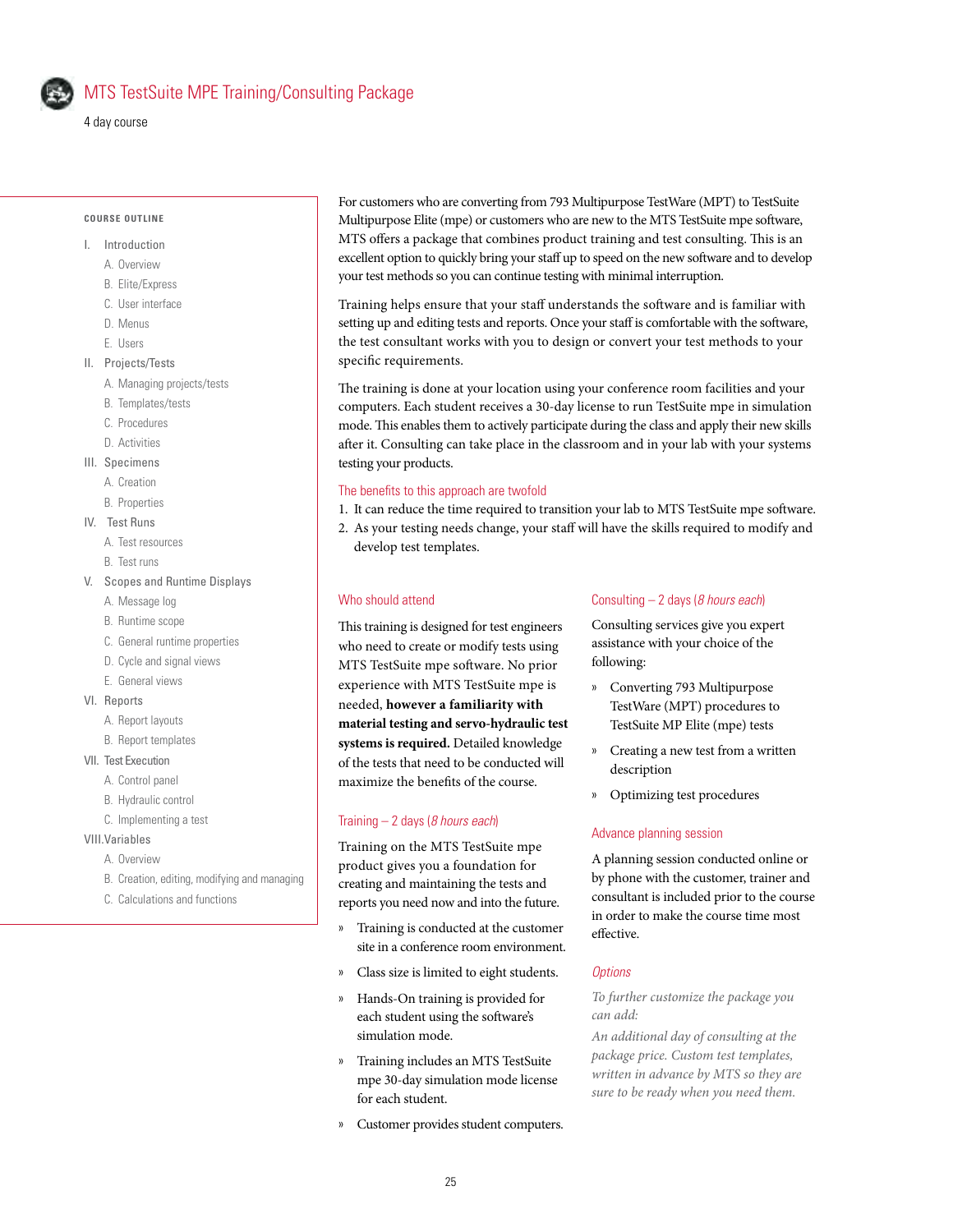

# MTS TestSuite TWE Training/Consulting Package

4 day course

#### **COURSE OUTLINE**

Training concentrates on essential core concepts and best practices. Some content can be customized, based on your requirements.

- I. Workflow Basics
	- A. Running tests
	- B. Setting up projects
- II. TW Elite Software Setup
	- A. Configuration menu
	- B. User management
	- C. Review tab results, statistics, tagging, charts/markers
- III. Variables
	- A. Creating, editing, and managing
	- B. Calculated variables and functions
- IV. Modifying Tests
	- A. Test flow and test activities
	- B. Extracting data
	- C. Data acquisition
- V. Creating Report Templates with Optional Reporter Add-in
	- A. Test run and test report templates
	- B. Report generation options

For customers who are converting from TestWorks 4 to TestSuite TWE or customers who are new to the MTS TestSuite TWE software, MTS offers a package that combines product training and test consulting. This is an excellent option to quickly bring your staff up to speed on the new software and to develop your test methods so you can continue testing with minimal interruption.

Training helps ensure that your staff understands the software and is familiar with setting up and editing tests and reports. Once your staff is comfortable with the software, the test consultant works with you to design or convert your test methods to your specific requirements.

The training is done at your location using your conference room facilities and your computers. Each student receives a 30-day license to run TestSuite TWE in simulation mode. This enables them to actively participate during the class and apply their new skills after it. Consulting can take place in the classroom and in your lab with your systems testing your products.

#### The benefits to this approach are twofold

- 1. It can reduce the time required to transition your lab to MTS TestSuite TWE software.
- 2. As your testing needs change, your staff will have the skills required to modify and develop test templates.

#### Who should attend

This training is designed for test engineers who need to create or modify tests using MTS TestSuite TWE software. No prior experience with MTS TestSuite TWE is required, but a familiarity with material testing and test systems is desirable. Detailed knowledge of the tests that need to be conducted will maximize the benefits of the course.

#### Training – 2 days (*8 hours each*)

Training on the MTS TestSuite TWE product gives you a foundation for creating and maintaining the tests and reports you need now and into the future.

- » Training is conducted at the customer site in a conference room environment.
- » Class size is limited to four students.
- » Hands-On training is provided for each student using the software's simulation mode.
- » Training includes an MTS TestSuite TWE 30-day simulation mode license for each student.
- » Customer provides student computers.

### Consulting – 2 days (*8 hours each*)

Consulting services give you expert assistance with your choice of the following:

- » Converting TestWorks 4 methods to TestSuite TW templates
- » Creating a new test from a written description
- » Optimizing test procedures
- » Connecting with external devices
- » Communicating with LIMS and other software

### Advance planning session

A planning session conducted online or by phone with the customer, trainer and consultant is included prior to the course in order to make the course time most effective.

# *Options*

*To further customize the package you can add:*

- » *An additional day of consulting at the package price.*
- » *Custom test templates, written in advance by MTS so they are sure to be ready when you need them.*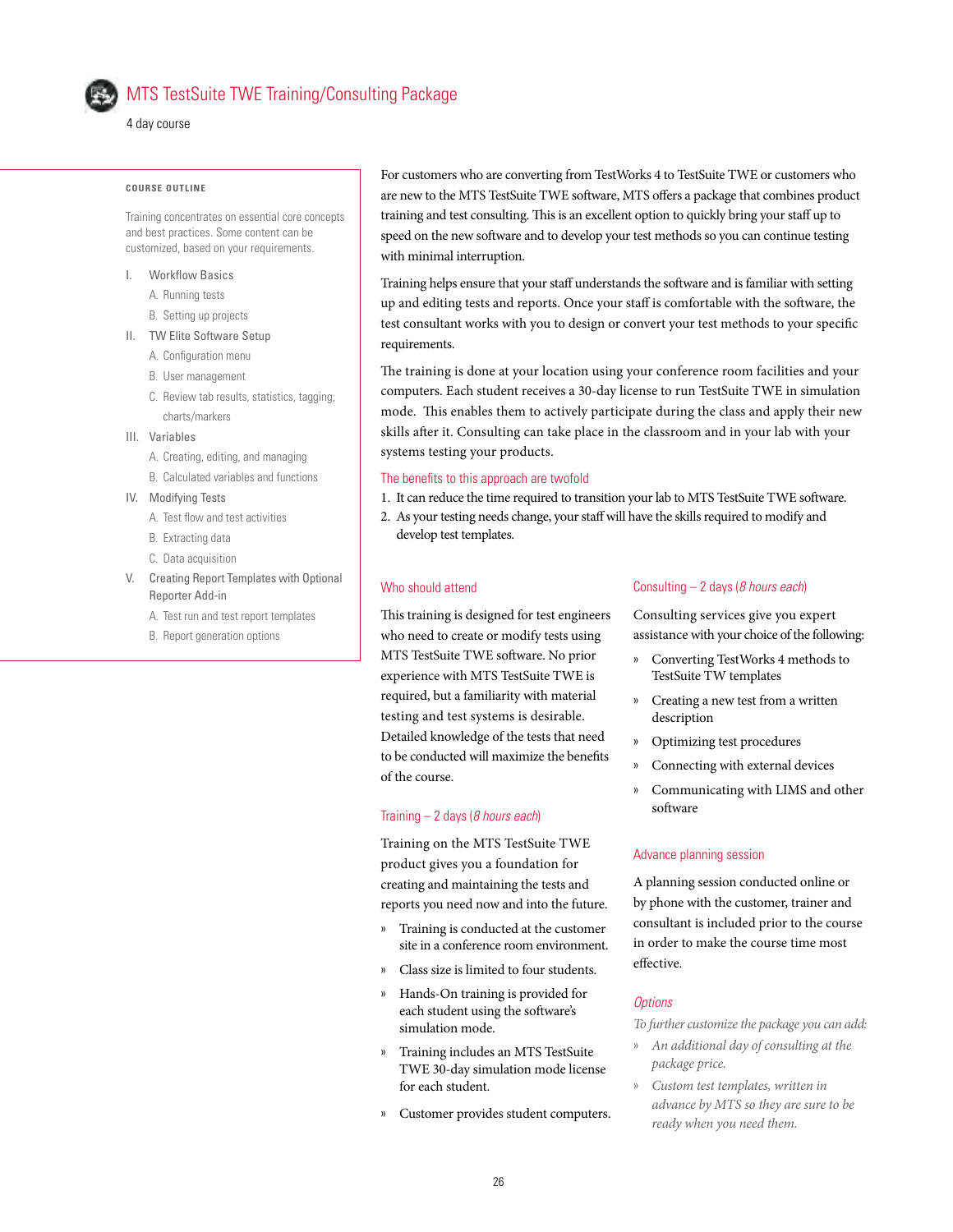Quickly learn testing software operation basics with these instructor-led introductory classes. Conducted in two sessions of two-hours each, these courses will help you get started with simple test procedures. Additional course details, schedules and registration information can be found at www.mts.com.





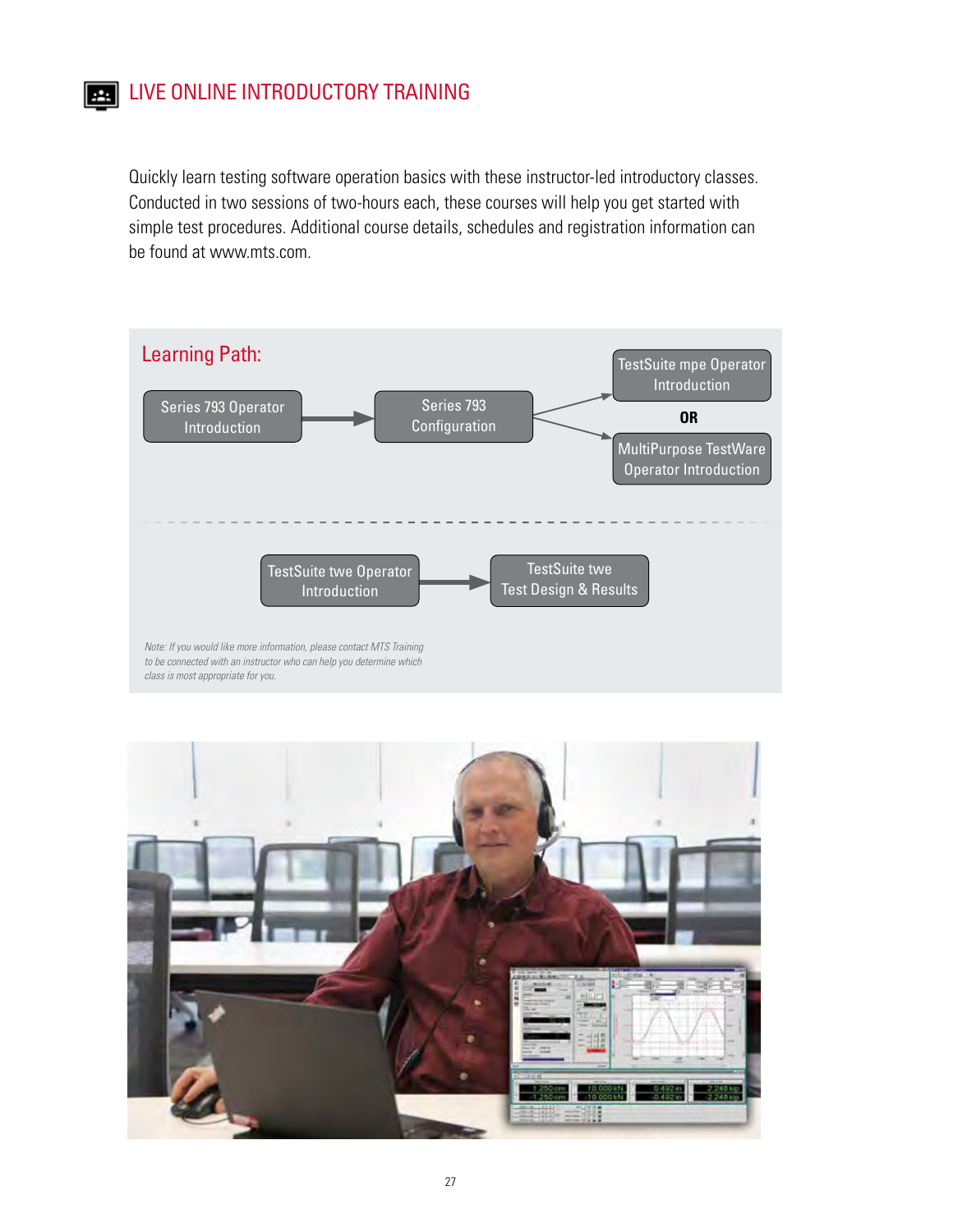

# Series 793 Operator Introduction

Duration: 4 hours divided into 2 sessions

#### **COURSE TOPICS**

- » Station Manager and Station Setup navigation
- » Sensor feedback and Control mode behavior
- Setting Limits and Actions
- » Manual command careful operation
- » P-gain tuning
- Calibration file assignment
- » Sensor Offset Zero

The Series 793 Operator Introduction class will familiarize the student with the hydraulic and control mode system. It will include an overview of Series 793 Station Manager sensors, command, and tuning. The class will allow the student to safely and confidently protect the specimen and monitor signals during start up and operation.

*\* Series 793 Software operates the MTS FlexTest® and TestStar™ controllers.*

#### Technology Requirements

#### **Prerequisites**

For this course, students will an Internet

connection of 10 Mbps or higher, the ability to listen to audio (headphones with a mic are recommended), and a recent version of an Internet browser.

**Tuition** 

None

Contact your service sales specialist for pricing details.

*MTS recommends that the 793 Operator Introduction & 793 Configuration courses be taken together.*



# Series 793 Configuration

Duration: 4 hours divided into 2 sessions

#### **COURSE TOPICS**

- » 793 File management
- PID tuning
- Station Builder Configuration modification
- » Adding Analog Inputs, Calculated Inputs, Digital I/O
- Adjustments for added signals
- » Basic TestWare® data acquisition and fatigue detectors

The Series 793 Configuration class will provide instruction on how to modify 793 files to include external devices. Discussion of PID Tuning will go into further depth for dynamic and static performance. The student will acquire the skills for basic test set-up.

### Technology Requirements

For this course, students will an Internet connection of 10 Mbps or higher, the ability to listen to audio (headphones with a mic are recommended), and a recent version of an Internet browser.

### **Prerequisites**

Strongly recommend taking the Series 793 Operator Introduction class or having equivalent experience.

# **Tuition**

Contact your service sales specialist for pricing details.

*Note: The 793 Configuration course builds on the knowledge and content of the 793 Software Operator Introduction course. These classes are designed and scheduled to be taken together to provide a full understanding of 793 Software basics.*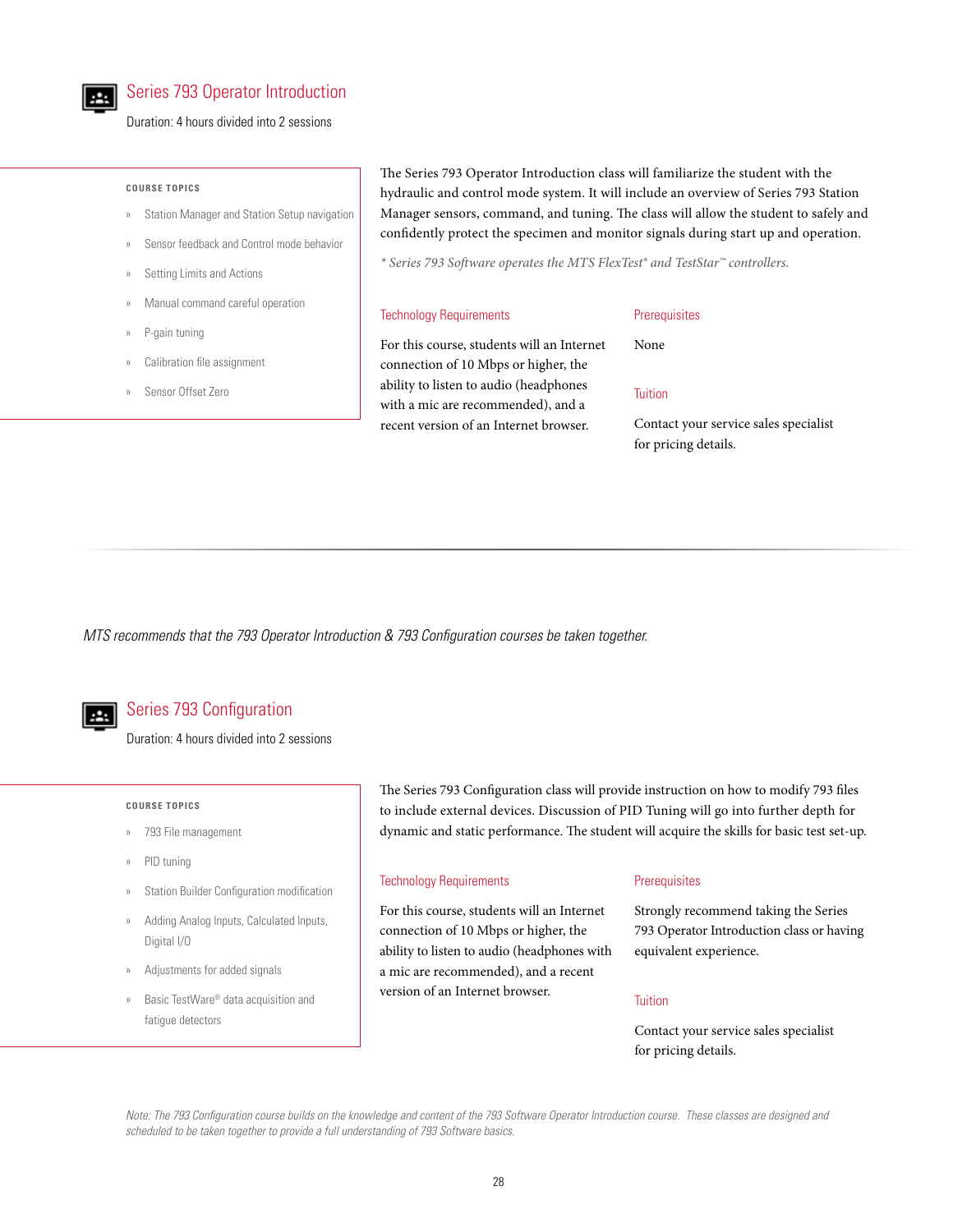

# MultiPurpose TestWare Operator Introduction

Duration: 4 hours divided into 2 sessions

#### **COURSE TOPICS**

- » Procedure Creation
- » Standard Command Processes
- **Sequencing**
- » Data Types
- » Modes
- » Effective Data Gathering and Techniques

The MultiPurpose TestWare® (MPT™) Operator Introduction class covers test procedure creation. It includes generating command, controlling test flow, and data acquisition. The student will acquire the basic skills to successfully create and design both a simple monotonic and cyclic test.

#### Technology Requirements

For this course, students will an Internet connection of 10 Mbps or higher, the ability to listen to audio (headphones with a mic are recommended), and a recent version of an Internet browser.

### **Prerequisites**

Students must have a fundamental understanding of the Series 793 Software, particularly Station Manager.

#### Tuition

Contact your service sales specialist for pricing details.

# TestSuite mpe Operator Introduction

Duration: 4 hours divided into 2 sessions

#### **COURSE TOPICS**

- » Fundamental concepts
- **Navigation**
- » Command Generation and Practical Data Acquisition approaches
- » Test results

The MTS TestSuite™ Multipurpose Elite (MPE) Operator Introduction class covers test creation. It includes generating command, controlling test flow, and data acquisition. The student will acquire the basic skills to successfully create and design both a simple monotonic and cyclic test.

#### Technology Requirements

For this course, students will an Internet connection of 10 Mbps or higher, the ability to listen to audio (headphones with a mic are recommended), and a recent version of an Internet browser.

#### **Prerequisites**

Students must have a fundamental understanding of the Series 793 Software, particularly Station Manager.

#### Tuition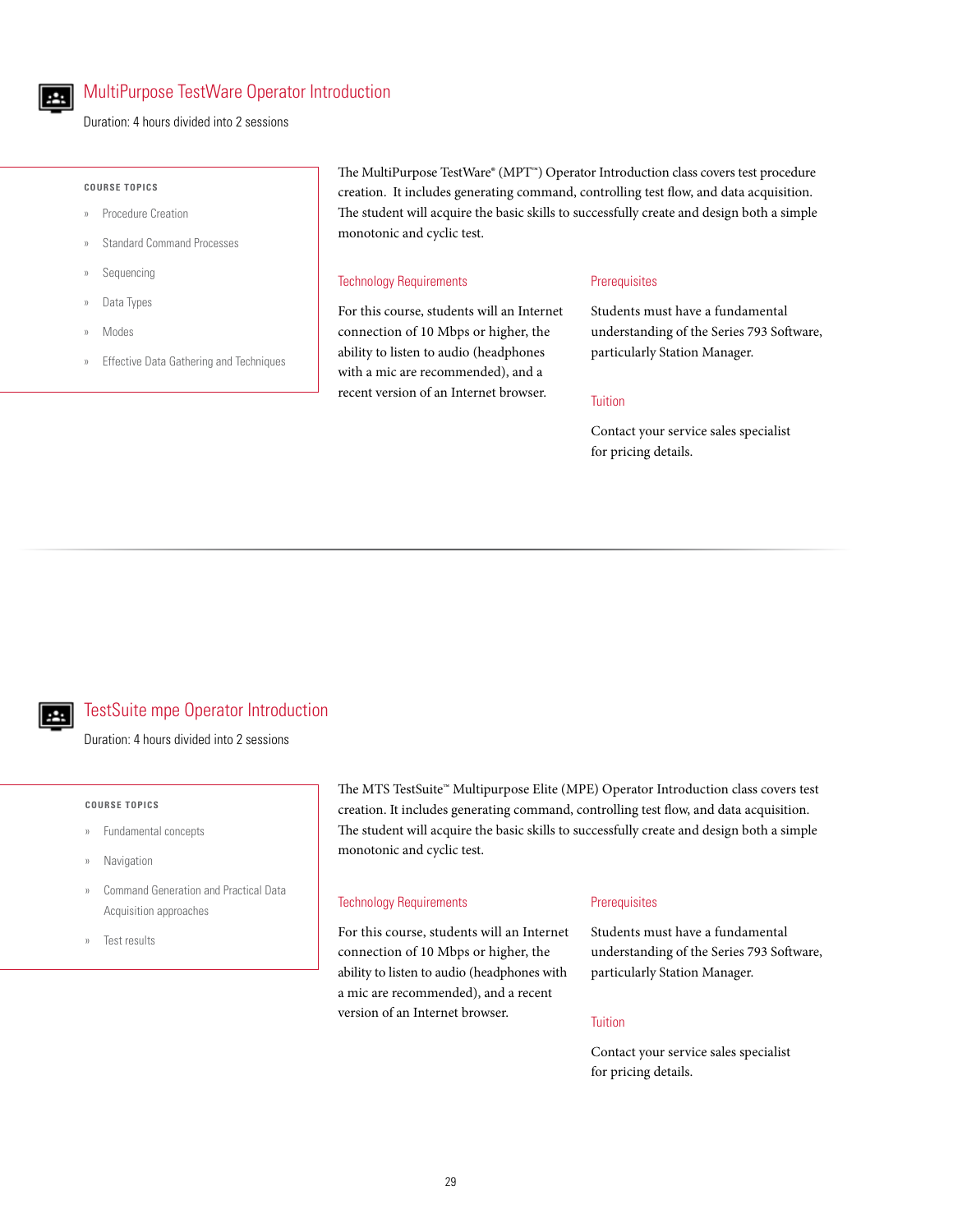

Duration: 4 hours divided into 2 sessions

#### **COURSE TOPICS**

- » Basic EM frame safety and use for new operators
- » Overview of TWE and TWX
- » Loading parts
- » Running tests
- » Reviewing results

The MTS TestSuite™ TWE Operator Introduction class will cover basic test operation. This class incorporates test execution with fundamental real-time operation. Beginning level review and configuration of results will be included.

#### Technology Requirements

For this course, students will an Internet connection of 10 Mbps or higher, the ability to listen to audio (headphones with a mic are recommended), and a recent version of an Internet browser.

#### **Prerequisites**

### None

*Note: For customers that are running TWE software on servo-hydraulic frames, MTS recommends attending Series 793 Operator Introduction and Series 793 Configuration. TThese courses cover using Series 793 software to set up basic PID tuning, signal offsets, and limit settings.*

#### **Tuition**

Contact your service sales specialist for pricing details.

*MTS recommends that the TestSuite twe Operator Introduction & TestSuite twe Test Design & Results courses be taken together.*

# TestSuite twe Test Design & Results

Duration: 4 hours divided into 2 sessions

#### **COURSE TOPICS**

- » Test Procedures
- » Test Flow
- » Activities (primary tension test properties)
- » Data collection Fundamentals
- » Test-Run display
- » Data export

The MTS TestSuite™ TWE Test Design & Results class will include basic test design. Essential test construction and composition is covered using existing test templates. It will show the student how data is captured along with optimizing the data acquisition process. The class includes various ways to select and export data and results.

# Technology Requirements

For this course, students will use an Internet connection of 10 Mbps or higher, the ability to listen to audio (headphones with a mic are recommended), and a recent version of an Internet browser.

# **Prerequisites**

Strongly recommend taking the MTS TestSuite TWE Operator Introduction class or having equivalent experience.

### Tuition

Contact your service sales specialist for pricing details.

*Note: The TestSuite twe Test Design & Results class builds on the knowledge and content of the TestSuite twe Software Operator Introduction course. These classes are designed and scheduled to be taken together to provide a full understanding of TestSuite twe Software basics.*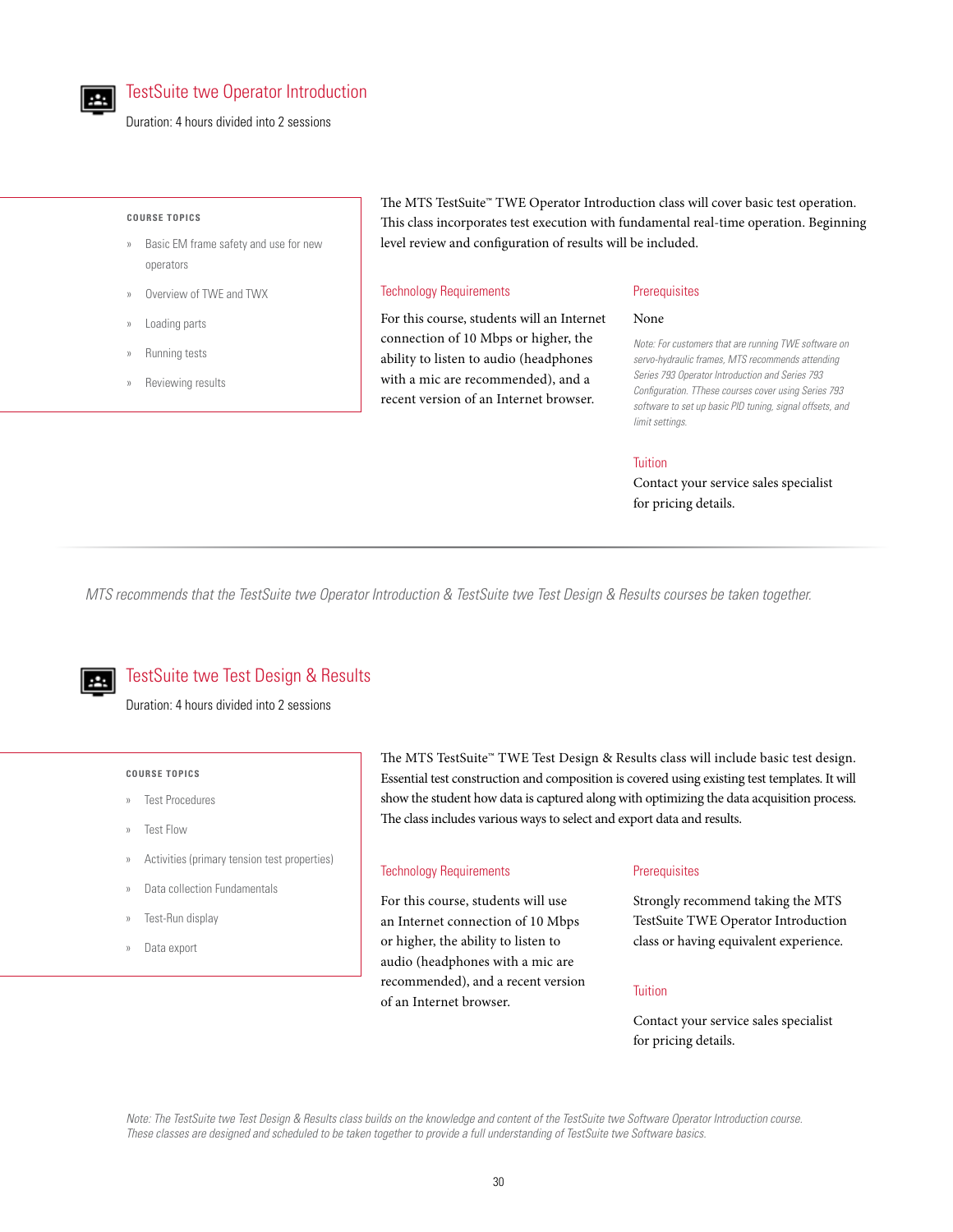# **EX.** LIVE ONLINE TRAINING WITH HANDS-ON EXERCISES

As an alternative to classroom or onsite training, these instructor-led in-depth courses provide detailed information on software operation, including real-time practice exercises. Similar in length to classroom training, these courses are delivered over several days in twice-a-day two-hour sessions.



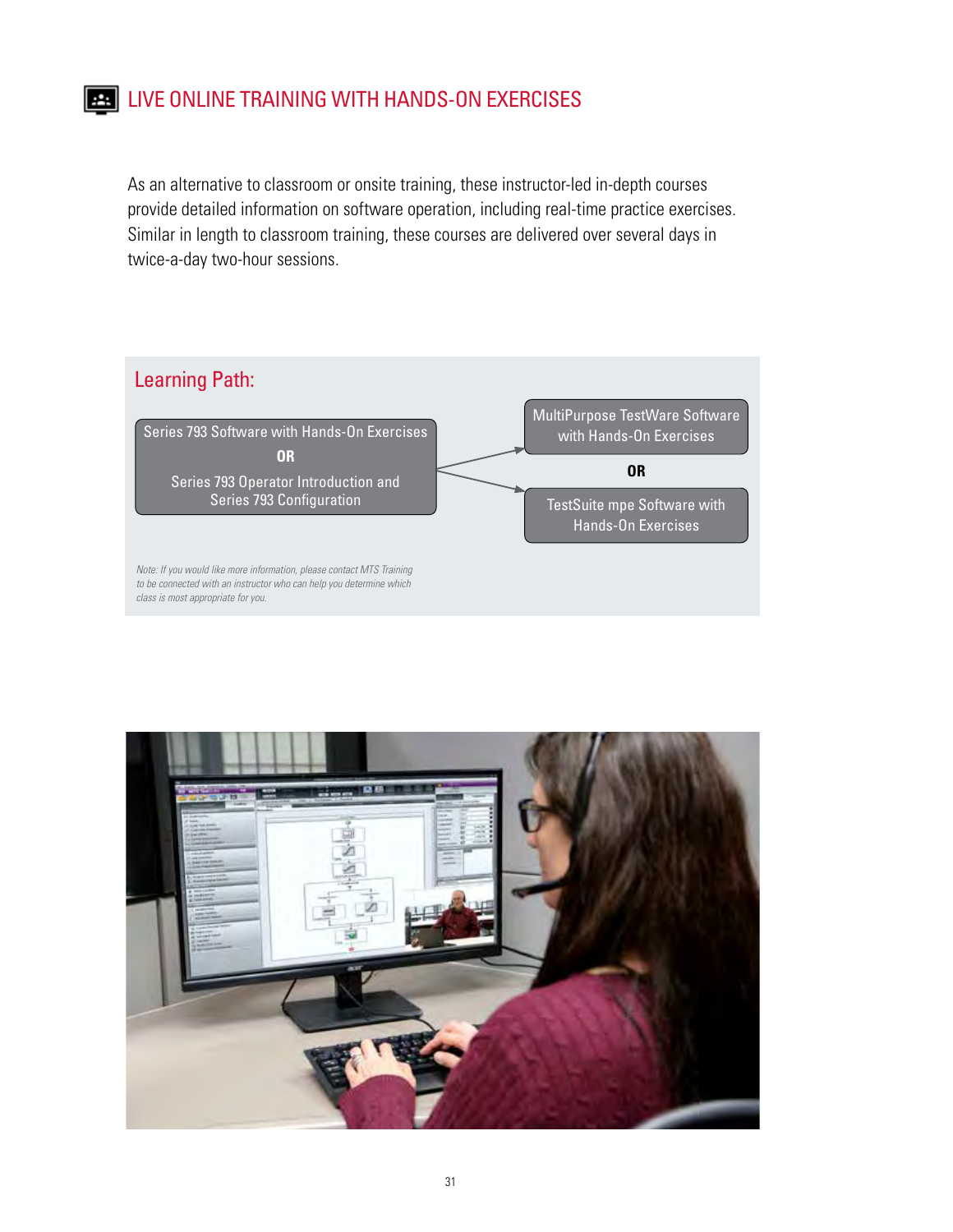

# Series 793 Software with Hands-On Exercises

Duration: 4 Days, 16 hours total divided into two, two-hour sessions per day

#### **COURSE TOPICS**

- » System overview and component definitions
- User interface definitions
- Sensor monitoring
- Control mode behavior and command definitions
- » P-gain tuning and waveshapes
- Calibration file management
- » Zeroing a signal and recognizing its consequences
- » Limits and Actions
- » Electronic circuit identification
- » Adding new sensor signals and calculations
- » I-gain tuning, Force control stiffness, Compensator discussion
- » Basic TestWare data acquisition

The Series 793 Software with Hands-On Exercises class will discuss and demonstrate fundamentals of servohydraulic system operation. The class will provide remote access to an MTS PC. Students will operate Station Manager for a variety of performance expectations using the concepts they have learned.

#### Technology Requirements

# For this course, students will need an Internet connection of 10Mbps or higher, the ability to listen to audio (headphones with a mic are recommended), and a recent version of an Internet browser. For remote access to PC, we recommend using as large a monitor as available.

# Hands-On Lab Exercises

- » Start Station Manager, set Limits and Actions, Tune P-gain control modes
- » Offset/Zero a sensor signal and recognize the consequences
- » Add and adjust extra sensor signals
- » Tune square waves, Force control I-gain, sine wave Compensators
- » Basic TestWare design and data acquisition

# **Prerequisites**

Students should have some operator experience with their system prior to attending.

#### **Tuition**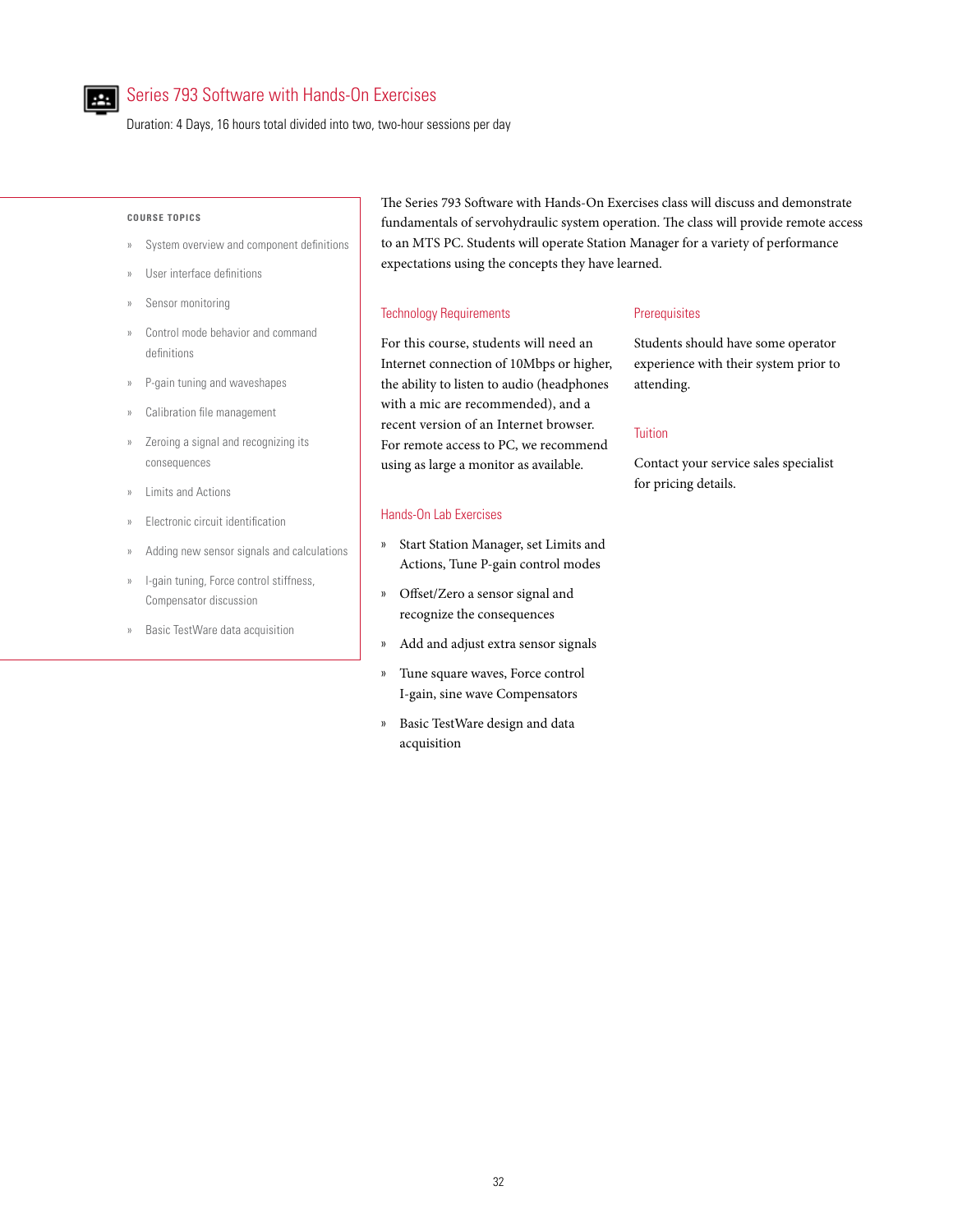

# MultiPurpose TestWare Software with Hands-On Exercises

Duration: 3 Days, 12 hours total divided into 2, two-hour sessions per day

#### **COURSE TOPICS**

- » Overview of MPT windows, icons, files management, cycle counters
- » Actuator command descriptions and logic sequencing
- » Understanding Interrupt logic
- » Describing some of the most useful monitors and their sequencing
- » Creating data acquisition instructions
- » Repeating Groups and Profiles
- » Coordinating Procedure files with Specimen files

The MultiPurpose Testware Software with Hands-On Exercises class will discuss and demonstrate designing test instructions and viewing results for servohydraulic systems. The class will provide remote access to an MTS PC. Students will create their own procedures covering a variety of different testing scenarios using the concepts they have learned.

#### Technology Requirements

For this course, students will need an Internet connection of 10Mbps or higher, the ability to listen to audio (headphones with a mic are recommended), and a recent version of an Internet browser. For remote access to PC, we recommend using as large a monitor as available.

# Hands-On Lab Exercises

- » Design a Procedure with Actuator Command processes
- » Include interrupts to Actuator Command processes
- » Include Timed and Peak Valley data acquisition and view data file
- » Add a Group to the Procedure and practice Specimen File changes

#### **Prerequisites**

Attendees should take a Series 793 Software training course(s) or have equivalent experience prior to attending.

### **Tuition**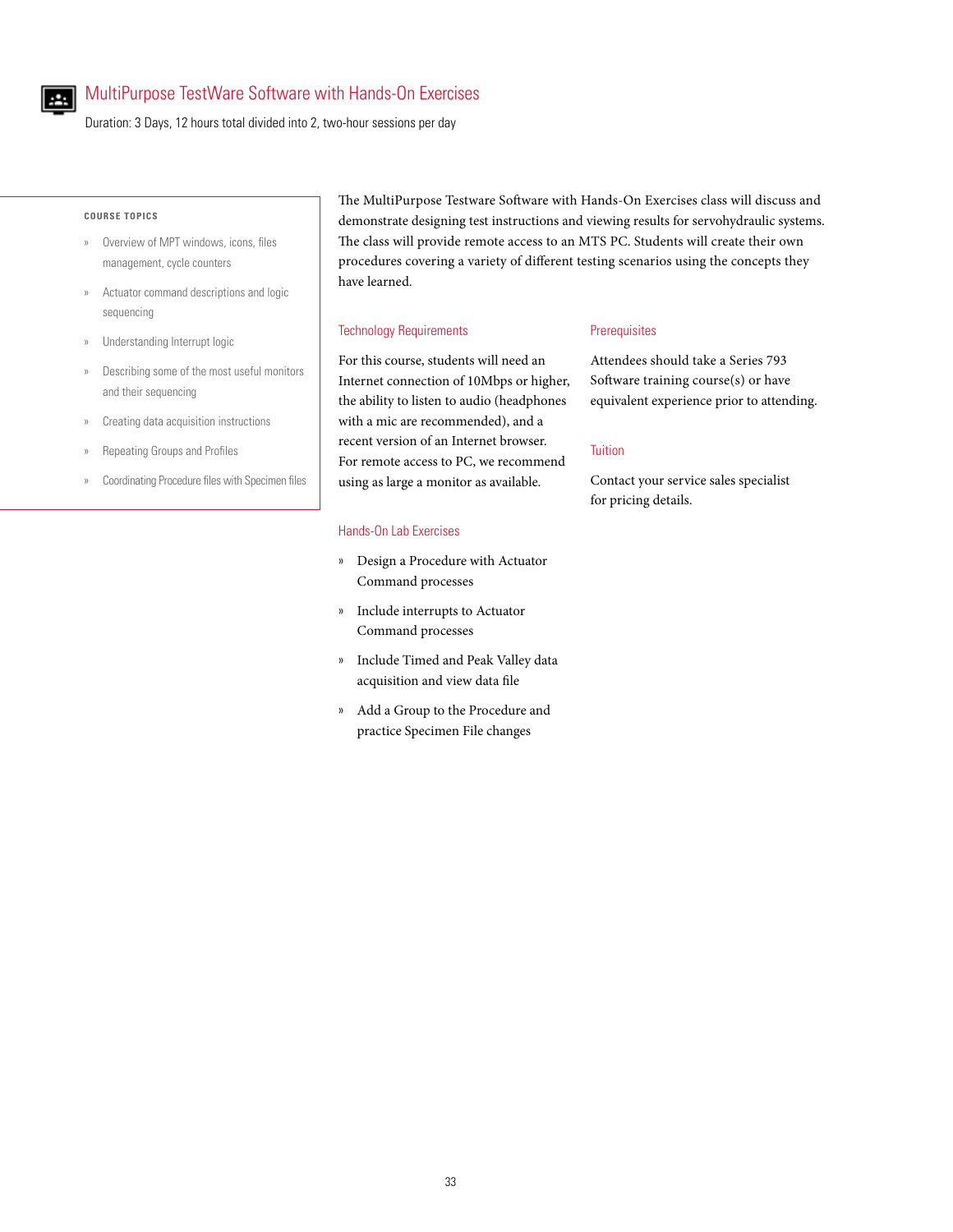

# TestStuite MPE Software with Hands-On Exercises

Duration: 3 Days, 12 hours total divided into two, two-hour sessions per day

#### **COURSE TOPICS**

- » Run tests, create test runs, generate real-time information, and test reports
- » Create, save, and open templates, tests, data, and results
- » Arrange and format the User Interface
- » Format test parameters and properties
- » Export reports, results, and raw data
- » Create users, roles, and application access
- » Define test command, data acquisition, test flow, and other test activities
- Optimize test workflow
- » Create, define, and setup variables and calculations

The MTS TestSuite mpe Software with Hands-On Exercises class explores features of the application. The class will provide remote access to an MTS PC. Students will create their own procedures covering a variety of different testing scenarios using the concepts they have learned.

#### Technology Requirements

For this course, students will need an Internet connection of 10Mbps or higher, the ability to listen to audio (headphones with a mic are recommended), and a recent version of an Internet browser. For remote access to PC, we recommend using as large a monitor as available.

# Hands-On Lab Exercises

- » Define and run both monotonic and cyclic tests
- » Create data acquisition using different modes and types
- » Configure operator interactions and test automation
- » Define results, variables, and calculations
- » Create and save templates, tests, results, and data

# **Prerequisites**

Attendees should take a Series 793 Software training course(s) or have equivalent experience prior to attending.

# **Tuition**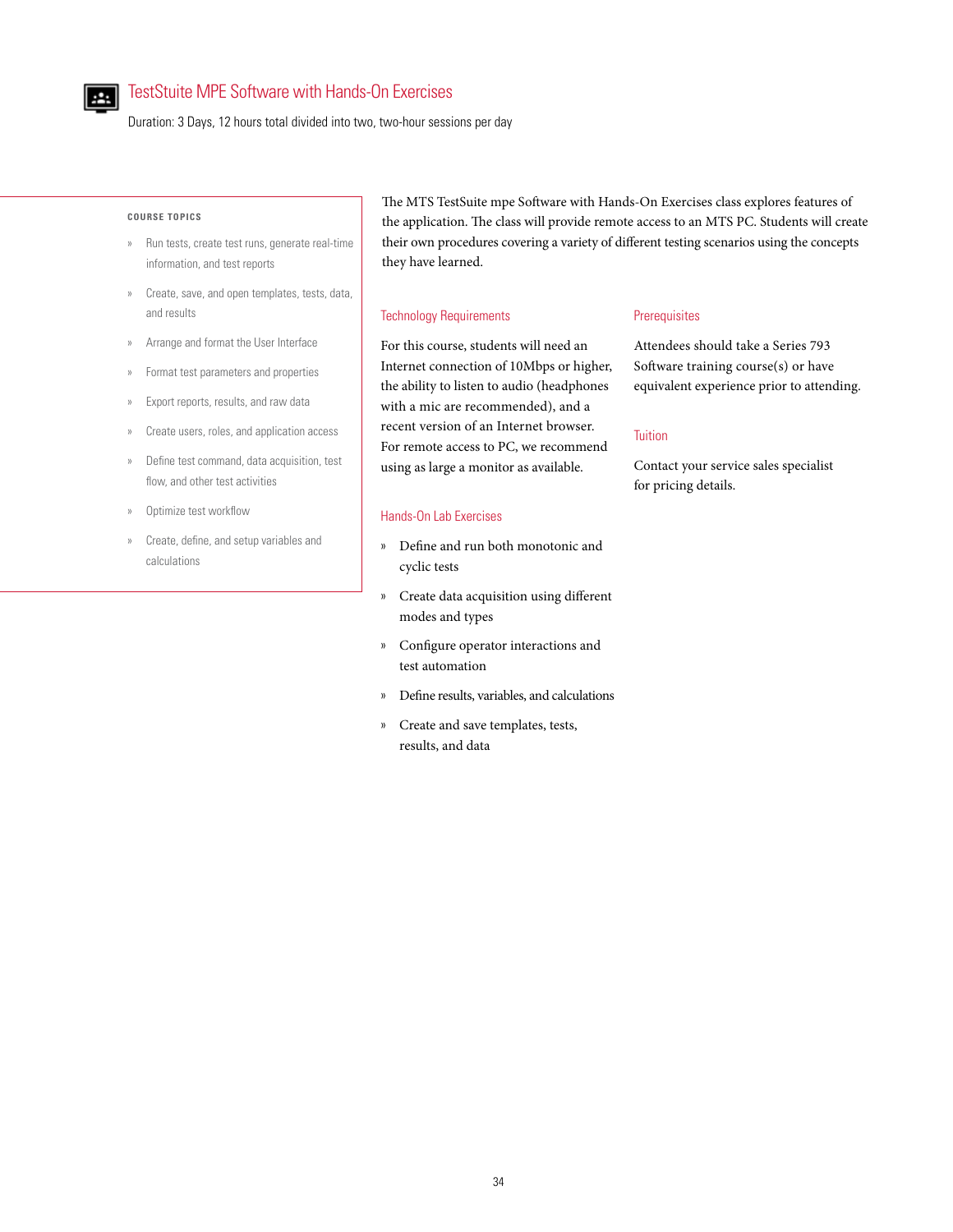

# TestStuite TWE Software with Hands-On Exercises

Duration: 4 Days, 16 hours total divided into two, two-hour sessions per day

#### **COURSE TOPICS**

- » Run tests, create test runs, generate real-time information, and test reports
- » Create, save, and open templates, tests, data, and results
- » Arrange and format the User Interface
- » Format test parameters and properties
- » Export reports, results, and raw data
- » Create users, roles, and application access
- » Define test command, data acquisition, test flow, and other test activities
- » Optimize test workflow
- » Create, define, and setup variables and calculations

The MTS TestSuite twe Software with Hands-On Exercises class explores features of the application. The class will provide remote access to an MTS PC. Students will create their own procedures covering a variety of different testing scenarios using the concepts they have learned.

#### Technology Requirements

For this course, students will need an Internet connection of 10Mbps or higher, the ability to listen to audio (headphones with a mic are recommended), and a recent version of an Internet browser. For remote access to PC, we recommend using as large a monitor as available.

# Hands-On Lab Exercises

- » Define and run monotonic tests
- » Create data acquisition using different modes and types
- » Configure operator interactions and test automation
- » Define results, variables, and calculations
- » Create and save templates, tests, results, and data

#### **Prerequisites**

# Students should have some operator experience with their system prior to attending.

*Note: For customers that are running TWE software on servo-hydraulic frames, MTS recommends attending Series 793 Operator Introduction and Series 793 Configuration. These courses cover using Series 793 software to set up basic PID tuning, signal offsets, and limit settings*

## **Tuition**